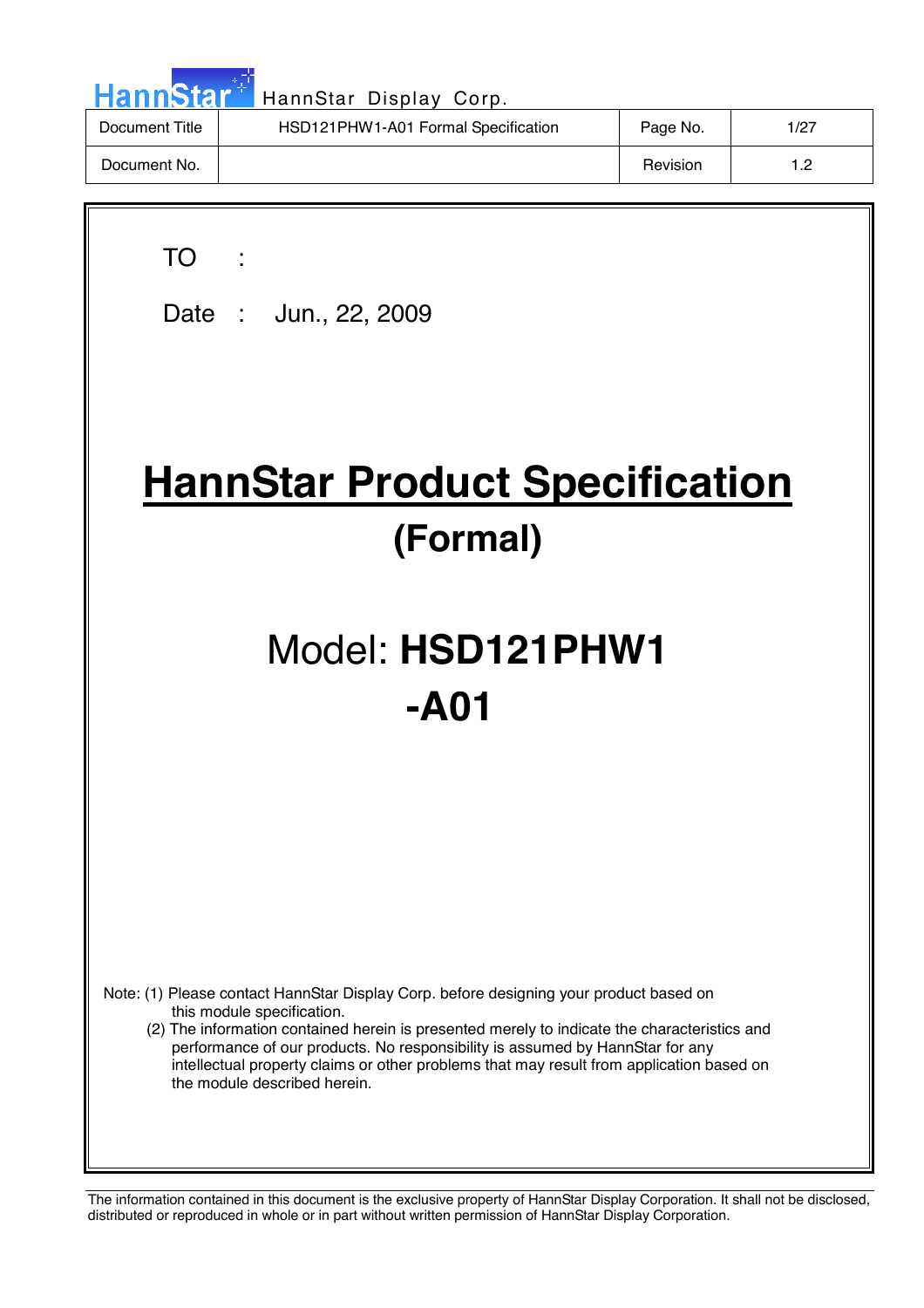|  | <b>HannStar</b> |  |
|--|-----------------|--|

| Document Title | HSD121PHW1-A01 Formal Specification | Page No. | 2/27 |
|----------------|-------------------------------------|----------|------|
| Document No.   |                                     | Revision | - פ  |

| <b>Record of Revisions</b> |               |           |                                                  |  |  |
|----------------------------|---------------|-----------|--------------------------------------------------|--|--|
| Rev.                       | Date          | Sub-Model | Description of change                            |  |  |
| $1.2$                      | Jun, 22, 2009 | A01       | Formal Product Specification was first released. |  |  |
|                            |               |           |                                                  |  |  |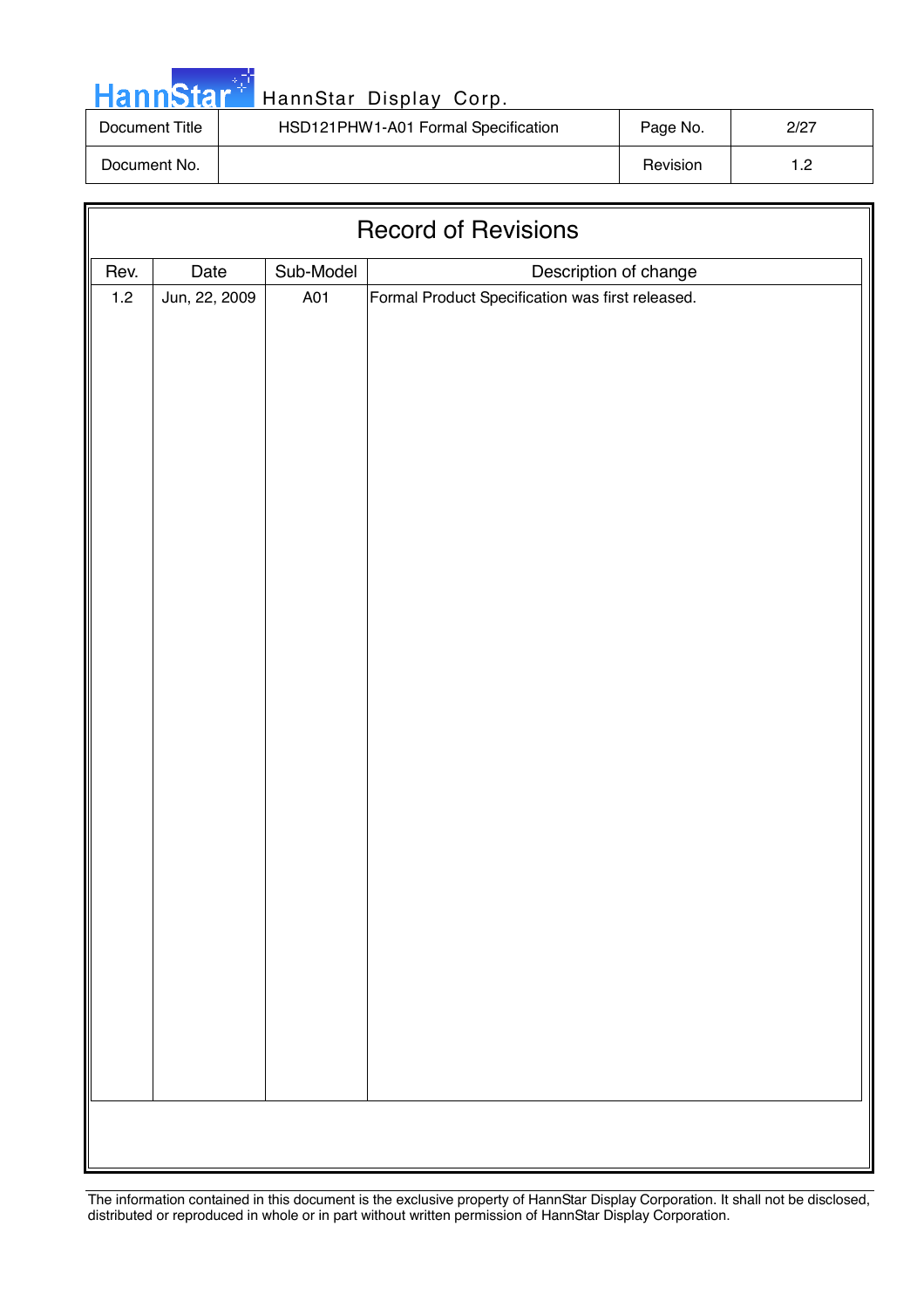|  |  | <b>HannStar</b> |  |
|--|--|-----------------|--|
|  |  |                 |  |

| Document Title | HSD121PHW1-A01 Formal Specification | Page No. | 3/27 |
|----------------|-------------------------------------|----------|------|
| Document No.   |                                     | Revision | 1.2  |

### **Contents**

| 1.0  | p.4  |
|------|------|
| 2.0  | p.5  |
| 3.0  | p.6  |
| 4.0  | p.10 |
| 5.0  | p.12 |
| 6.0  | p.13 |
| 7.0  | p.21 |
| 8.0  | p.22 |
| 9.0  | p.24 |
| 10.0 | p.25 |
| 11.0 | p.26 |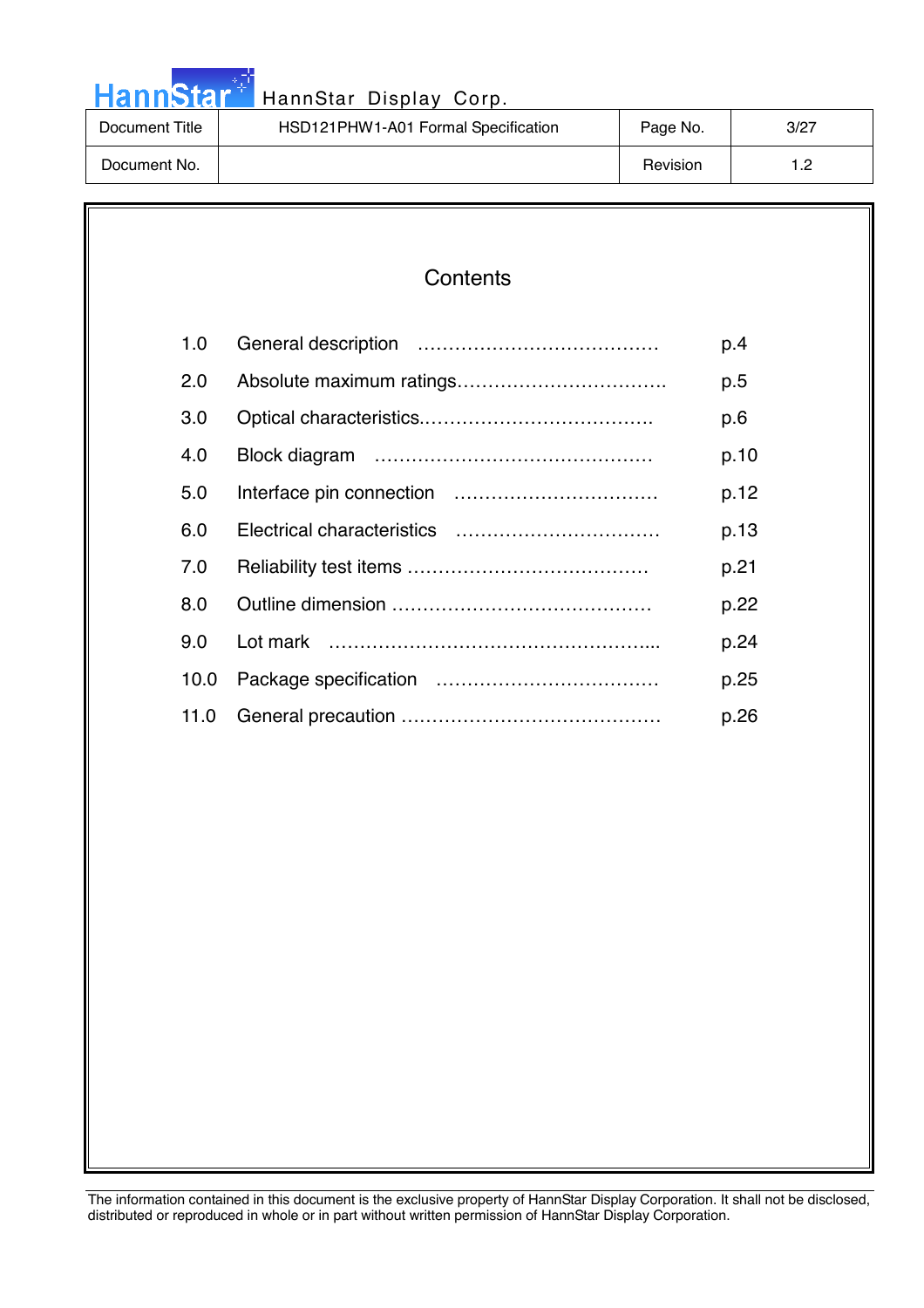

| Document Title | HSD121PHW1-A01 Formal Specification | Page No. | 4/27 |
|----------------|-------------------------------------|----------|------|
| Document No.   |                                     | Revision | - ה  |

### **1.0 GENERAL DESCRIPTION**

### **1.1 Introduction**

HannStar Display model HSD121PHW1-A is a color active matrix thin film transistor (TFT) liquid crystal display (LCD) that uses amorphous silicon TFT as a switching device. This model is composed of a TFT LCD panel, a driving circuit and a back light system. This TFT LCD has a 16 (16:9) inch diagonally measured active display area with HD (1366 horizontal by 768 vertical pixel) resolution.

### **1.2 Features**

- 12.1 (16:9 diagonal) inch configuration
- One channel LVDS interface
- 262K color by 6 bit R.G.B signal input
- RoHS Compliance
- Halogen Free

### **1.3 Applications**

! NB

### **1.4 General information**

| Item                     |              | Specification                      | Unit   |
|--------------------------|--------------|------------------------------------|--------|
| <b>Outline Dimension</b> |              | 279(Typ) x 167.2(Typ) x 5.1 (Max.) | mm     |
| Display area             |              | 268.01(H) x 150.68(V)              | mm     |
| Number of Pixel          |              | 1366 RGB (H) x 768(V)              | pixels |
| Pixel pitch              |              | $0.1962(H) \times 0.1962(V)$       | mm     |
| Pixel arrangement        |              | <b>RGB Vertical stripe</b>         |        |
| Display mode             |              | Normally white                     |        |
| <b>NTSC</b>              |              | 50                                 | $\%$   |
| Surface treatment        |              | Glare, Hard-Coating (3H)           |        |
| Weight                   |              | 250 (Typ.)                         | g      |
| Back-light               |              | <b>White LED</b>                   |        |
| Power<br>Consumption     | Logic System | 0.95W (Typ.)                       |        |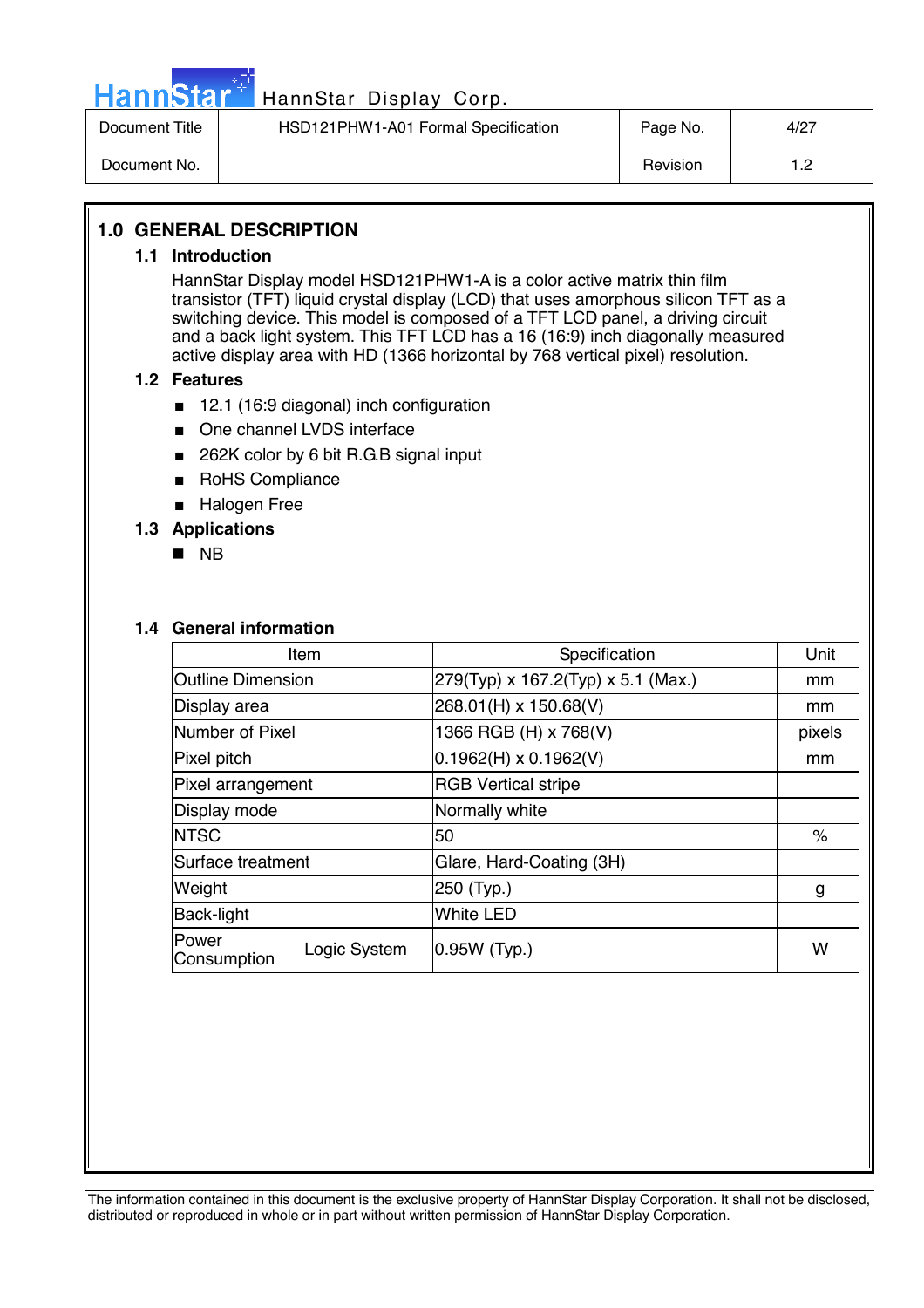

# HannStar<sup>t HannStar</sup> Display Corp.

| Document Title | HSD121PHW1-A01 Formal Specification | Page No. | 5/27 |
|----------------|-------------------------------------|----------|------|
| Document No.   |                                     | Revision | - מ  |

### **1.5 Mechanical Information**

| Item                  |                | Min.  | Typ.  | Max.  | Unit |
|-----------------------|----------------|-------|-------|-------|------|
| Module<br><b>Size</b> | Horizontal (H) | 278.5 | 279   | 279.5 | mm   |
|                       | Vertical (V)   | 166.7 | 167.2 | 167.7 | mm   |
|                       | Depth (D)      |       |       | 5.1   | mm   |
| Weight                |                |       | 250   | 265   | g    |

### **2.0 ABSOLUTE MAXIMUM RATINGS**

### **2.1 Electrical Absolute Rating**

### **2.1.1 TFT LCD Module**

| Item                 | Symbol          | Min. | Max. | Unit | <b>Note</b> |
|----------------------|-----------------|------|------|------|-------------|
| Logic Supply voltage | y <sub>DD</sub> | −∪.ം | o.u  |      |             |

### **2.1.2 Environment Absolute Rating**

| Item                  | Symbol           | Min. | Max. | Unit | <b>Note</b> |
|-----------------------|------------------|------|------|------|-------------|
| Operating Temperature | opa              |      | 50   |      |             |
| Storage Temperature   | <sup>l</sup> stg | -20  | 60   |      |             |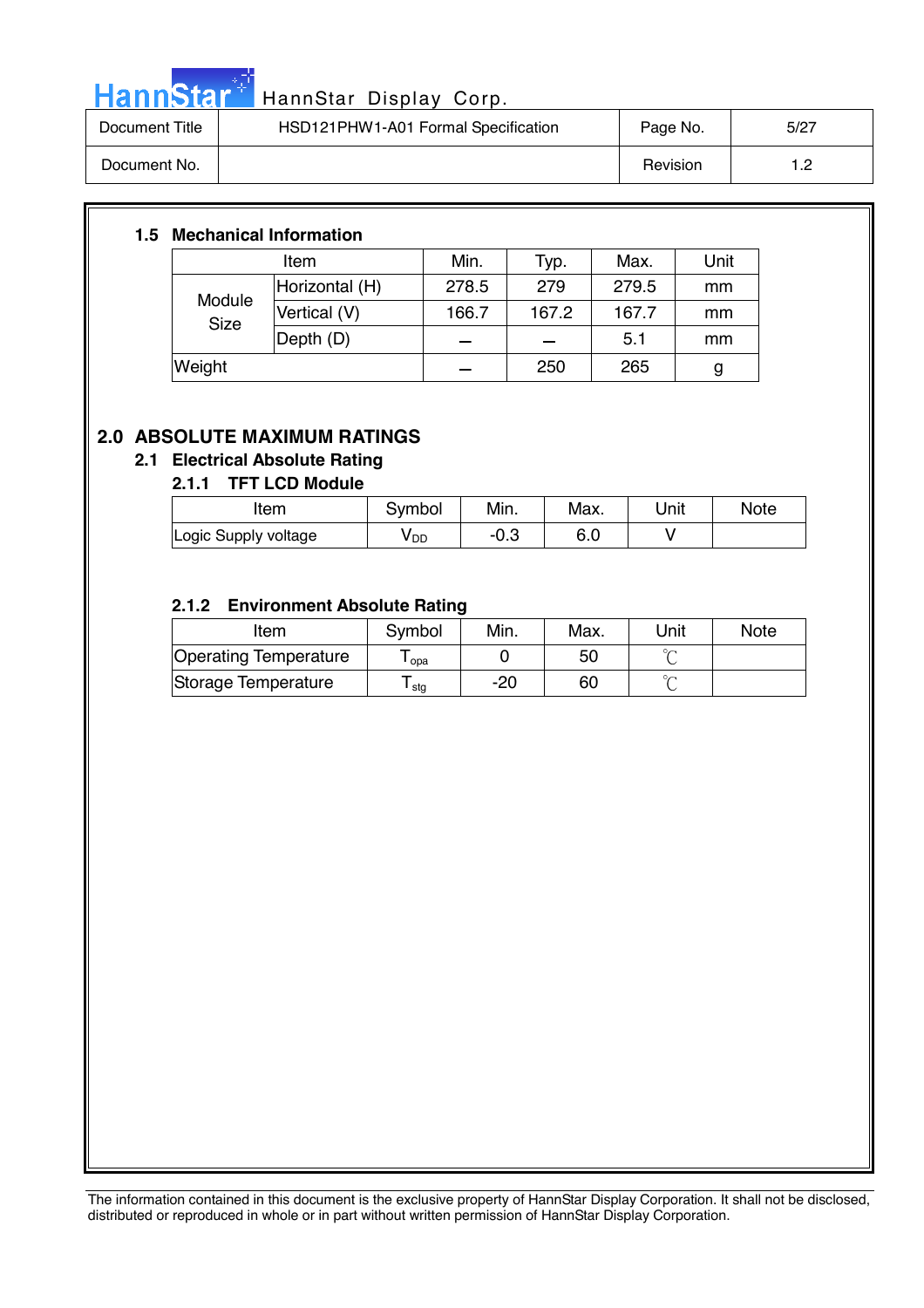

# HannStar<sup>t H</sup> HannStar Display Corp.

| Document Title | HSD121PHW1-A01 Formal Specification | Page No. | 6/27                |
|----------------|-------------------------------------|----------|---------------------|
| Document No.   |                                     | Revision | ר +<br>. <u>. .</u> |

| Item                                                         |             | Symbol                | Condition                     | Min.  | Typ.  | Max.  | Unit                 | <b>Note</b>                 |  |
|--------------------------------------------------------------|-------------|-----------------------|-------------------------------|-------|-------|-------|----------------------|-----------------------------|--|
| Contrast                                                     |             | <b>CR</b>             |                               | 400   | 500   |       |                      | (1)(2)(4)                   |  |
|                                                              | Rising      | <b>Tr</b>             |                               |       | 3     | 6     |                      |                             |  |
| Response time                                                | Falling     | <b>Tf</b>             |                               |       | 9     | 18    | msec                 | (1)(3)                      |  |
| White luminance<br>(5 point)                                 |             | $Y_L$                 | $\Theta = 0$                  | 160   | 200   |       | cd/m <sup>2</sup>    | (1)(4)(5)<br>$(I_1 = 20mA)$ |  |
|                                                              |             | $R_{x}$               | Normal                        | 0.561 | 0.591 | 0.621 |                      |                             |  |
|                                                              | Red         | $R_\Upsilon$          | viewing                       | 0.324 | 0.354 | 0.384 |                      |                             |  |
|                                                              |             | $G_{x}$               | angle                         | 0.293 | 0.322 | 0.352 |                      |                             |  |
| Color                                                        | Green       | $G_Y$                 |                               | 0.517 | 0.547 | 0.577 |                      |                             |  |
| chromaticity                                                 |             | $B_x$                 |                               | 0.123 | 0.153 | 0.183 |                      |                             |  |
| (CIE1931)                                                    | <b>Blue</b> | $B_Y$                 |                               | 0.068 | 0.098 | 0.128 |                      |                             |  |
|                                                              |             | $W_{x}$               |                               | 0.283 | 0.313 | 0.343 |                      |                             |  |
|                                                              | White       | $W_{y}$               |                               | 0.299 | 0.329 | 0.359 |                      |                             |  |
|                                                              | Hor.        | $\Theta_L$            |                               | 40    | 45    |       |                      |                             |  |
|                                                              |             | $\Theta_{\texttt{R}}$ |                               | 40    | 45    |       |                      |                             |  |
| Viewing angle                                                |             | $\Theta_{U}$          | CR>10                         | 10    | 15    |       |                      | (1)(4)                      |  |
|                                                              | Ver.        | $\Theta_{\mathsf{D}}$ |                               | 30    | 35    |       |                      |                             |  |
| <b>Brightness uniformity</b><br><b>Brightness Uniformity</b> |             | $B_{UNI}$             | $\Theta = 0$<br>(5point)      | 80    |       |       | $\frac{1}{\sqrt{2}}$ | (6)                         |  |
|                                                              |             | $B_{UNI}$             | $\Theta = 0$<br>$(13$ points) | 70    |       |       | $\%$                 | (6)                         |  |

### **3.2 Measuring Condition**

- $\blacksquare$  Measuring surrounding : dark room
- Ambient temperature: 25±2<sup>°</sup>C
- 15min. warm-up time.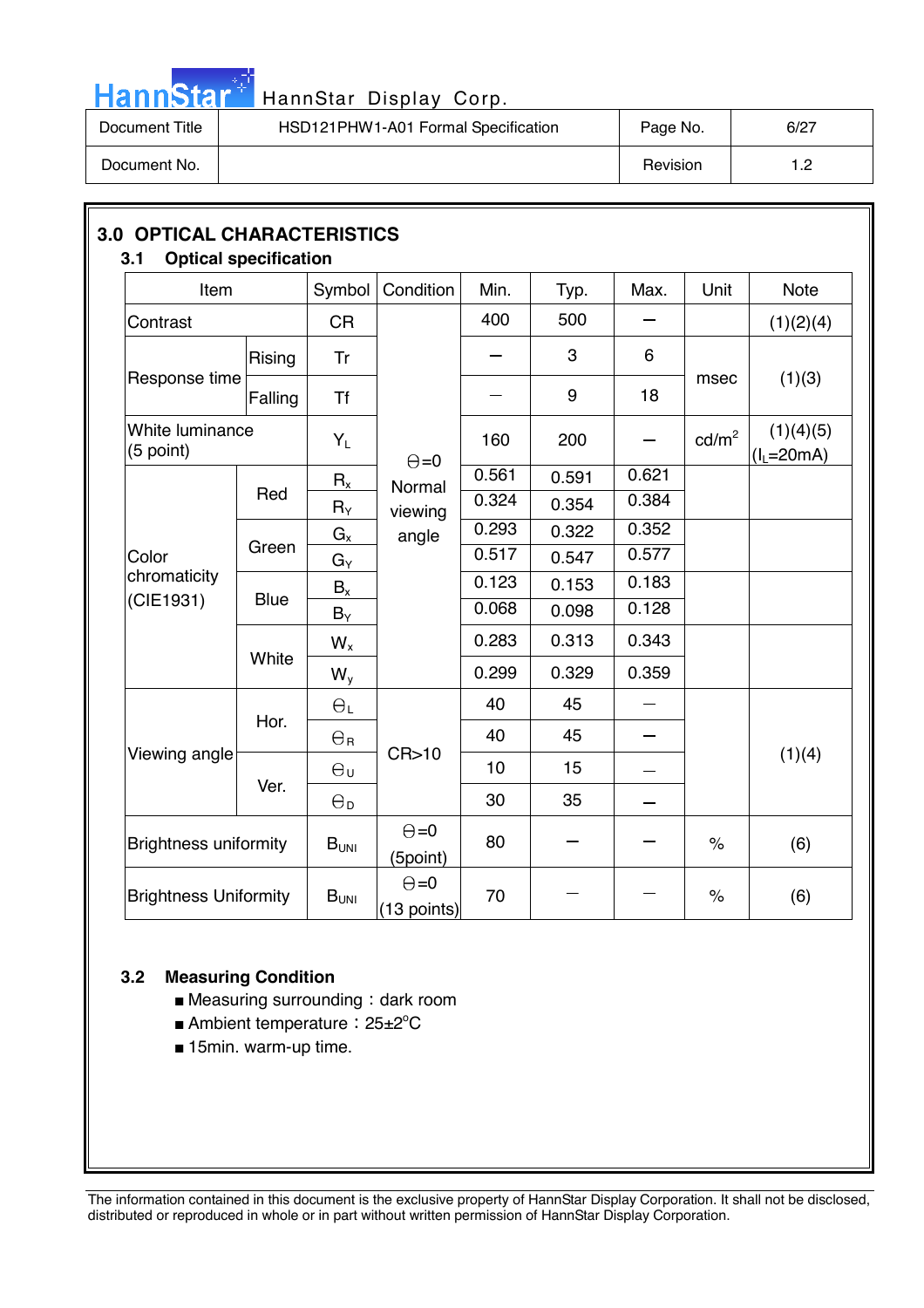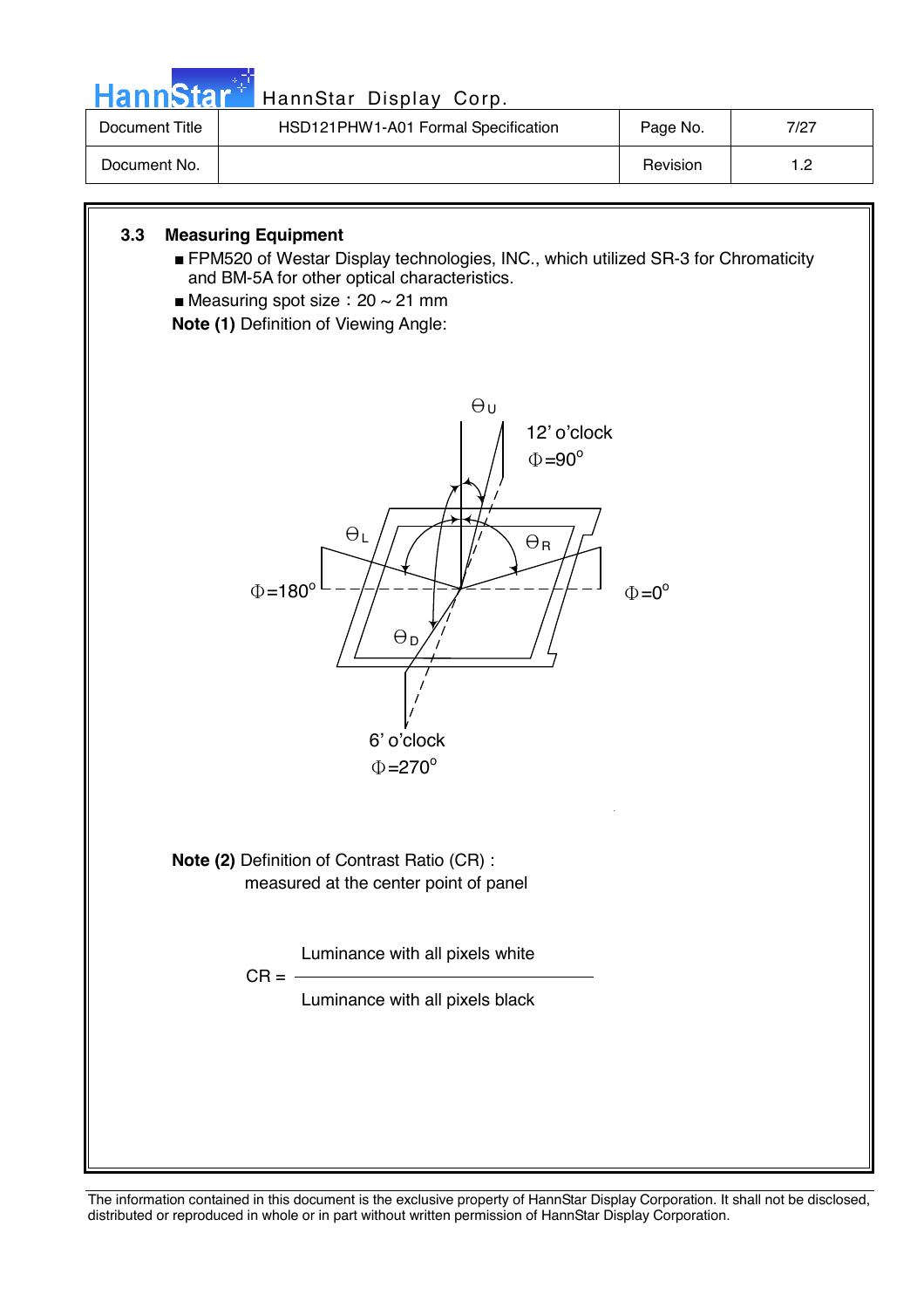| HannStar <sup>+</sup> | HannStar Display Corp.              |          |      |
|-----------------------|-------------------------------------|----------|------|
| Document Title        | HSD121PHW1-A01 Formal Specification | Page No. | 8/27 |
| Document No.          |                                     | Revision | 1.2  |

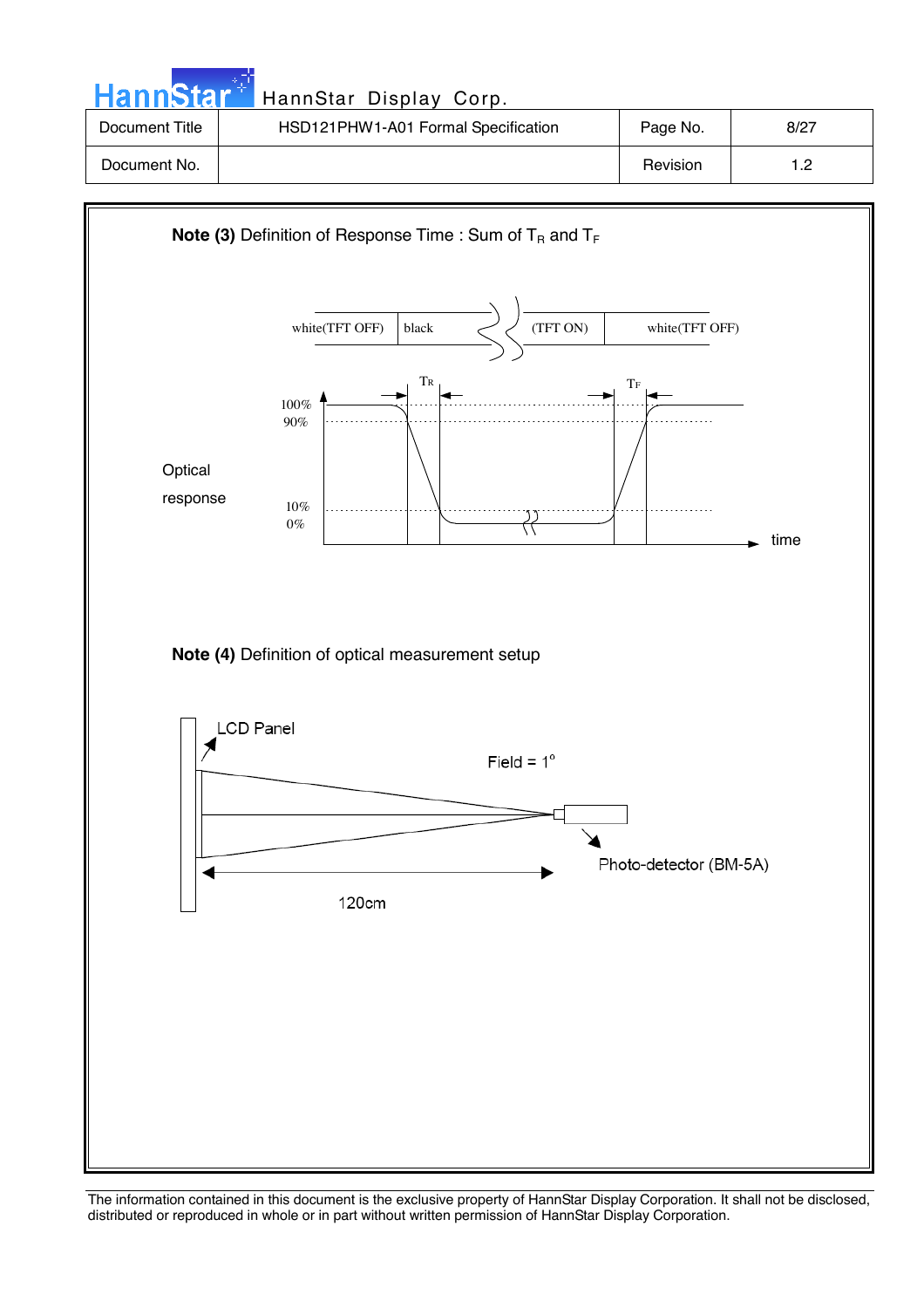| <b>HannStar</b> * | HannStar Display Corp.              |          |      |
|-------------------|-------------------------------------|----------|------|
| Document Title    | HSD121PHW1-A01 Formal Specification | Page No. | 9/27 |
| Document No.      |                                     | Revision | 1.2  |

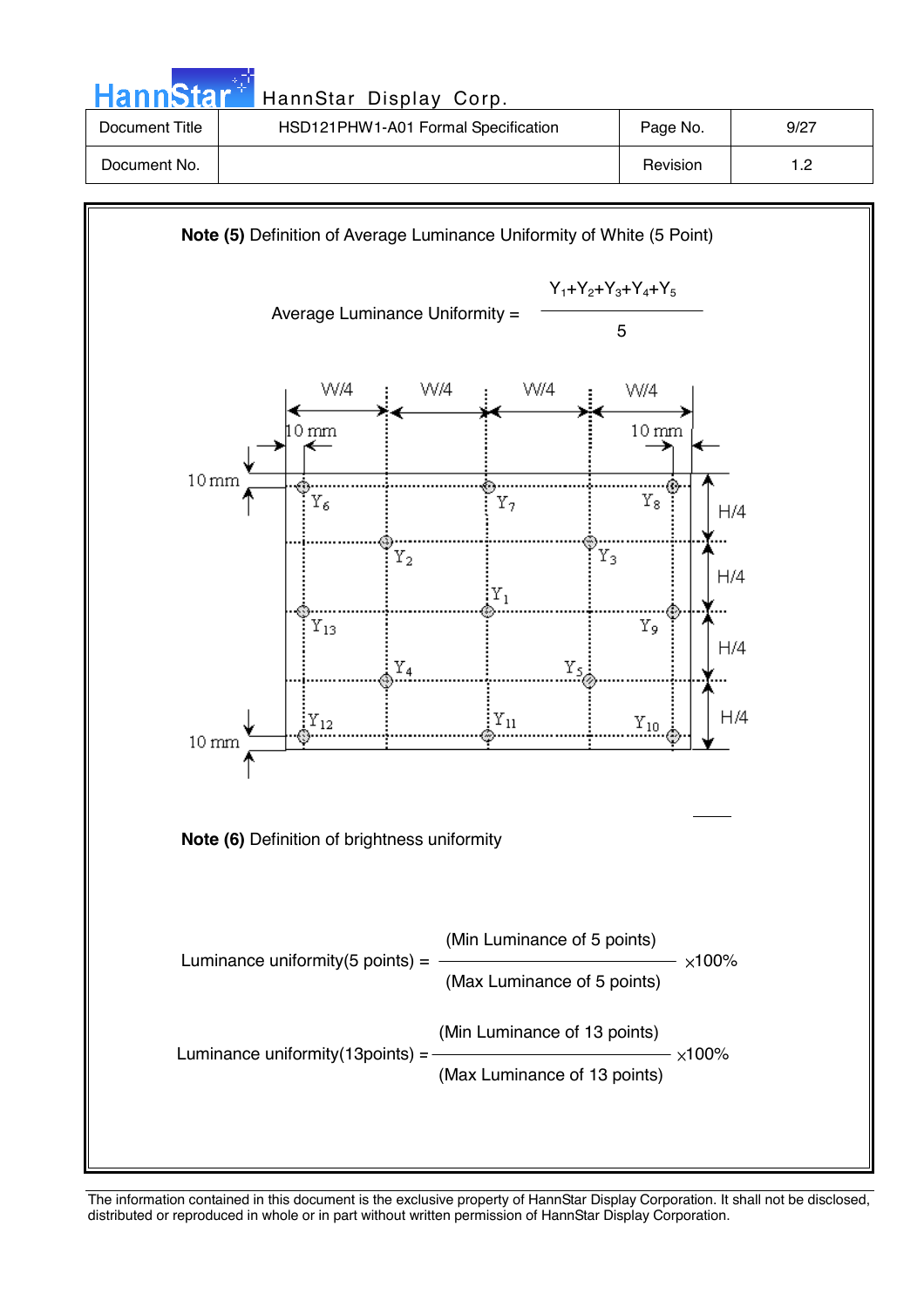| <b>HannStar</b> * | HannStar Display Corp.              |          |       |
|-------------------|-------------------------------------|----------|-------|
| Document Title    | HSD121PHW1-A01 Formal Specification | Page No. | 10/27 |
| Document No.      |                                     | Revision | 1.2   |

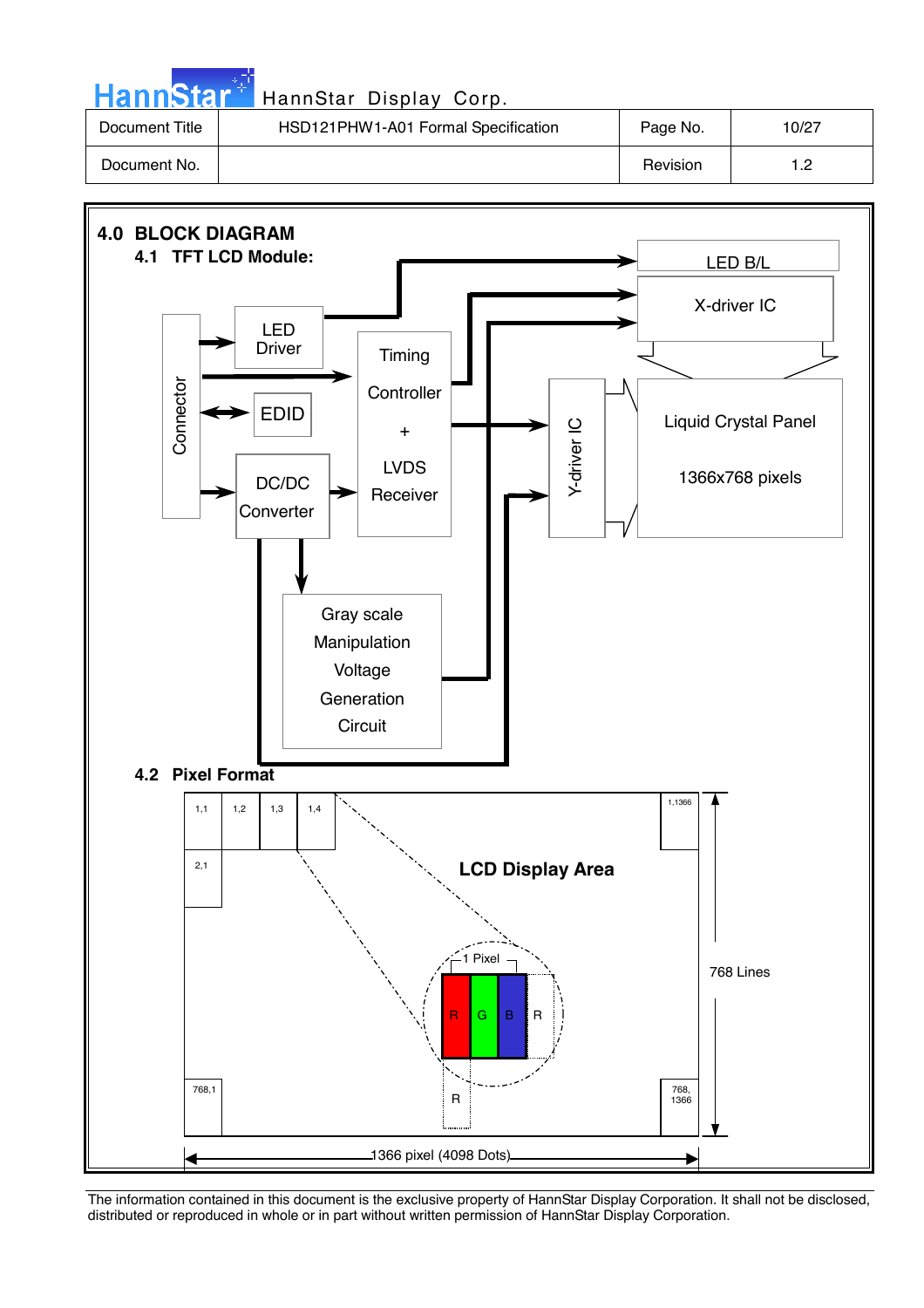|  | ann | 6 |  |
|--|-----|---|--|

| Document Title | HSD121PHW1-A01 Formal Specification | Page No. | 11/27 |
|----------------|-------------------------------------|----------|-------|
| Document No.   |                                     | Revision |       |

|                                             |                    | <b>MSB</b>     |                                  |                                           |                                           | LSB                                       | <b>MSB</b>             |                              |                |                     |                         | <b>LSB</b> MSB               |                     |                     |                         |                              | <b>LSB</b>                | Gray scale                                     |
|---------------------------------------------|--------------------|----------------|----------------------------------|-------------------------------------------|-------------------------------------------|-------------------------------------------|------------------------|------------------------------|----------------|---------------------|-------------------------|------------------------------|---------------------|---------------------|-------------------------|------------------------------|---------------------------|------------------------------------------------|
|                                             | Display            | R5 R4          |                                  | R <sub>3</sub>                            | R <sub>2</sub>                            | R1                                        | R0G5 G4                |                              | G3             | G2G1                |                         | G0 B5 B4                     |                     | <b>B3</b>           | <b>B2</b>               | <b>B1</b>                    | B <sub>0</sub>            | level                                          |
|                                             | <b>Black</b>       |                | L                                | L                                         | L                                         |                                           |                        |                              |                |                     | L                       |                              | L                   | L                   | L                       |                              |                           |                                                |
|                                             | <b>Blue</b>        | L              | L                                | L                                         |                                           | L                                         | L<br>L                 | L                            | L              | L                   | L                       | 듴                            | $\overline{H}$      | $\overline{H}$      | $\overline{\mathsf{H}}$ | $\overline{H}$               | $\overline{H}$            |                                                |
|                                             | Green              | L              | L                                | L                                         |                                           | L                                         | ГH                     | $\overline{H}$               | $\overline{H}$ | $\overline{H}$      | $\overline{H}$          | $\frac{1}{\sqrt{2}}$         | L                   | L                   | L                       |                              |                           | $\blacksquare$                                 |
| <b>Basic</b>                                | Light Blue         | L              | L                                | L                                         | L                                         | L                                         | LН                     | $\overline{H}$               | $\mathsf{H}$   | $\mathsf{H}$        | H                       | H H                          | $\overline{H}$      | H                   | $\overline{H}$          | $\overline{H}$               | Η                         | $\blacksquare$                                 |
| color                                       | Red                | $\mathsf{H}$   | H                                | H                                         | $\mathsf{H}$                              | Н                                         | HIL                    | L                            |                | L                   | L                       | L                            | L                   | L<br>$\overline{H}$ | L                       |                              |                           | $\overline{\phantom{a}}$                       |
|                                             | Purple<br>Yellow   | H<br>Ε         | $\overline{H}$<br>$\overline{H}$ | $\overline{H}$<br>$\overline{\mathsf{H}}$ | $\overline{H}$<br>$\overline{\mathsf{H}}$ | $\overline{H}$<br>$\overline{\mathsf{H}}$ | НĿ<br>$\overline{H}$ H | L<br>$\overline{\mathsf{H}}$ | $\overline{H}$ | L<br>$\overline{H}$ | L<br>$\overline{H}$     | L<br>Ξ<br>H L                | $\overline{H}$<br>L | L                   | $\overline{H}$<br>L     | $\overline{\mathsf{H}}$<br>L | $\overline{H}$            | $\blacksquare$<br>$\qquad \qquad \blacksquare$ |
|                                             | White              | H              | $\overline{H}$                   | $\overline{H}$                            | $\overline{\mathsf{H}}$                   | $\overline{H}$                            | $\overline{H}$ H       | $\overline{H}$               | $\overline{H}$ | $\overline{H}$      | $\overline{H}$          | H H                          | $\overline{H}$      | $\overline{H}$      | $\overline{H}$          | $\overline{H}$               | $\overline{H}$            | ä,                                             |
|                                             | <b>Black</b>       | L              | L                                | L                                         | L                                         | L                                         | L                      | L                            | L              | L                   | L                       | L                            | L                   | L                   | L                       | L                            |                           | L <sub>0</sub>                                 |
|                                             |                    | L              | L                                | L                                         | L                                         | L                                         | HIL                    | L                            | L              | L                   | L                       | L<br>L                       | L                   | L                   | L                       | L                            |                           | L1                                             |
|                                             |                    |                |                                  | L                                         | L                                         | $\overline{H}$                            | L                      | L                            |                | L                   | L                       | L<br>L                       | L                   |                     | L                       | L                            |                           | L2                                             |
| Gray<br>scale                               | Dark<br>↑          |                |                                  |                                           |                                           |                                           |                        |                              |                |                     |                         |                              |                     |                     |                         |                              |                           | L3L60                                          |
| of Red                                      | Light              |                |                                  |                                           |                                           |                                           |                        |                              |                |                     |                         |                              |                     |                     |                         |                              |                           |                                                |
|                                             |                    | H              | H                                | $\mathsf{H}$                              | Н                                         | L                                         | HL                     | L                            | L              | L                   | L                       | IL.<br>L                     | L                   | L                   | L                       | L                            |                           | L61                                            |
|                                             |                    | $\overline{H}$ | $\overline{H}$                   | $\overline{\mathsf{H}}$                   | $\overline{\mathsf{H}}$                   | $\overline{H}$                            | L<br>L                 | L                            | L              | L                   | L                       | L                            | L                   | L                   | L                       | L                            |                           | L62                                            |
|                                             | Red                | $\overline{H}$ | $\overline{H}$                   | $\overline{H}$                            | $\overline{H}$                            | $\overline{H}$                            | H L                    | L                            | L              | L                   | L                       | L                            | L                   | L                   | L                       | L                            |                           | Red L63                                        |
|                                             | <b>Black</b>       | L              | L                                | Г                                         | L                                         | L                                         | L<br>L                 | L                            | L              | L                   | L                       | L                            | L                   | L                   | L                       | L                            |                           | L <sub>0</sub>                                 |
|                                             |                    |                | L                                | L                                         | L                                         | L                                         | L                      | L                            | L              | L                   | L                       | HL                           | L                   | L                   | L                       | L                            |                           | L1                                             |
|                                             |                    |                | L                                | L                                         |                                           | L                                         | L                      | L                            |                | L                   | $\overline{H}$          | L                            | L                   |                     | L                       | L                            |                           | L2                                             |
| Gray<br>scale of<br>Green                   | Dark<br>↑<br>Light |                |                                  |                                           |                                           |                                           |                        |                              |                |                     |                         |                              |                     |                     |                         |                              |                           | L3L60                                          |
|                                             |                    |                | L                                | L                                         | L                                         | L                                         | . н<br>L               | Н                            | H              | Η                   | L                       | HL                           | L                   | L                   | L                       | L                            | L                         | L61                                            |
|                                             |                    |                | L                                | L                                         | L                                         | L                                         | .H<br>I                | $\overline{H}$               | $\overline{H}$ | $\overline{H}$      | $\mathsf{H}$            | L                            | L                   | L                   | L                       |                              |                           | L62                                            |
|                                             | Green              |                | L                                | L                                         |                                           |                                           | $ \mathsf{H} $         | $\overline{H}$               | $\overline{H}$ | $\overline{H}$      | $\overline{H}$          | H L                          | L                   |                     | L                       |                              |                           | Green L63                                      |
|                                             | <b>Black</b>       |                | L                                | L                                         |                                           | L                                         | L                      | L                            | L              | L                   | L                       | L                            | L                   |                     | L                       |                              |                           | L <sub>0</sub>                                 |
|                                             |                    |                | L                                | L                                         |                                           |                                           | L                      | L                            |                |                     | L                       | L                            | L                   |                     | L                       |                              | $\overline{H}$            | L1                                             |
|                                             |                    |                | L                                | L                                         |                                           |                                           | L                      | L                            | L              | L                   | L                       | L                            | L                   | L                   | L                       | $\overline{\mathsf{H}}$      |                           | L2                                             |
| Gray<br>scale of<br>Blue                    | Dark<br>Light      |                |                                  |                                           |                                           |                                           |                        |                              |                |                     |                         |                              |                     |                     |                         |                              |                           | L3L60                                          |
|                                             |                    |                | <u>ь</u>                         | r.                                        | ┕                                         | щ                                         | ┕                      | ш                            | ┕              | ┕                   |                         | ЦH                           | $\overline{H}$      | H                   | $\mathsf{H}$            | щ                            | H                         | L61                                            |
|                                             |                    | L              | L                                | L                                         | L                                         | L                                         | $\mathsf{L}$<br>L      | L                            | L              | L                   | L                       | 믘                            | H                   | $\mathsf{H}$        | H                       | $\mathsf{H}$                 | L                         | L62                                            |
|                                             | <b>Blue</b>        |                | L                                | L                                         | L                                         | L                                         | LI                     | L                            |                | L                   | L                       | $\overline{\mathsf{H}}$<br>L | $\overline{H}$      | $\overline{H}$      | $\overline{H}$          | Н                            | H                         | Blue L63                                       |
|                                             | <b>Black</b>       |                | L                                | L                                         |                                           | L                                         | 니                      | L                            |                | L                   | L                       | L                            | L                   | L                   | L                       | L                            | L                         | $\mathsf{L0}$                                  |
|                                             |                    |                | L                                | L                                         |                                           | L                                         | H L                    | L                            |                | L                   | L                       | НL                           | L                   | L                   | L                       |                              | $\overline{H}$            | L1                                             |
|                                             |                    |                | L                                | L                                         | L                                         | $\overline{H}$                            | LL                     | L                            | L              | L                   | $\overline{\mathsf{H}}$ | LL                           | L                   | L                   | L                       | $\overline{H}$               |                           | L2                                             |
| Gray<br>scale of<br>White &<br><b>Black</b> | Dark<br>↑<br>Light |                |                                  |                                           |                                           |                                           |                        |                              |                |                     |                         |                              |                     |                     |                         |                              |                           | L3L60                                          |
|                                             |                    | H              | H                                | H                                         | н                                         | L                                         | нĮн                    | H                            | Н              | H                   | L                       | нH                           | H                   | Н                   | H                       | L                            | $\boldsymbol{\mathsf{H}}$ | L61                                            |
|                                             |                    | $\overline{H}$ | $\mathsf{H}$                     | $\overline{H}$                            | $\overline{H}$                            | H                                         | LН                     | $\overline{H}$               | $\overline{H}$ | $\overline{H}$      | H                       | ГH                           | $\overline{H}$      | $\mathsf{H}$        | $\overline{H}$          | $\mathsf{H}$                 |                           | L62                                            |
|                                             | White              | $\pm$          | H                                | $\overline{H}$                            | $\overline{H}$                            | H                                         | H H                    | $\overline{H}$               | Н              | Η                   | $\overline{H}$          | H H                          | Н                   | H                   | Н                       | $\overline{H}$               | $\overline{H}$            | White L63                                      |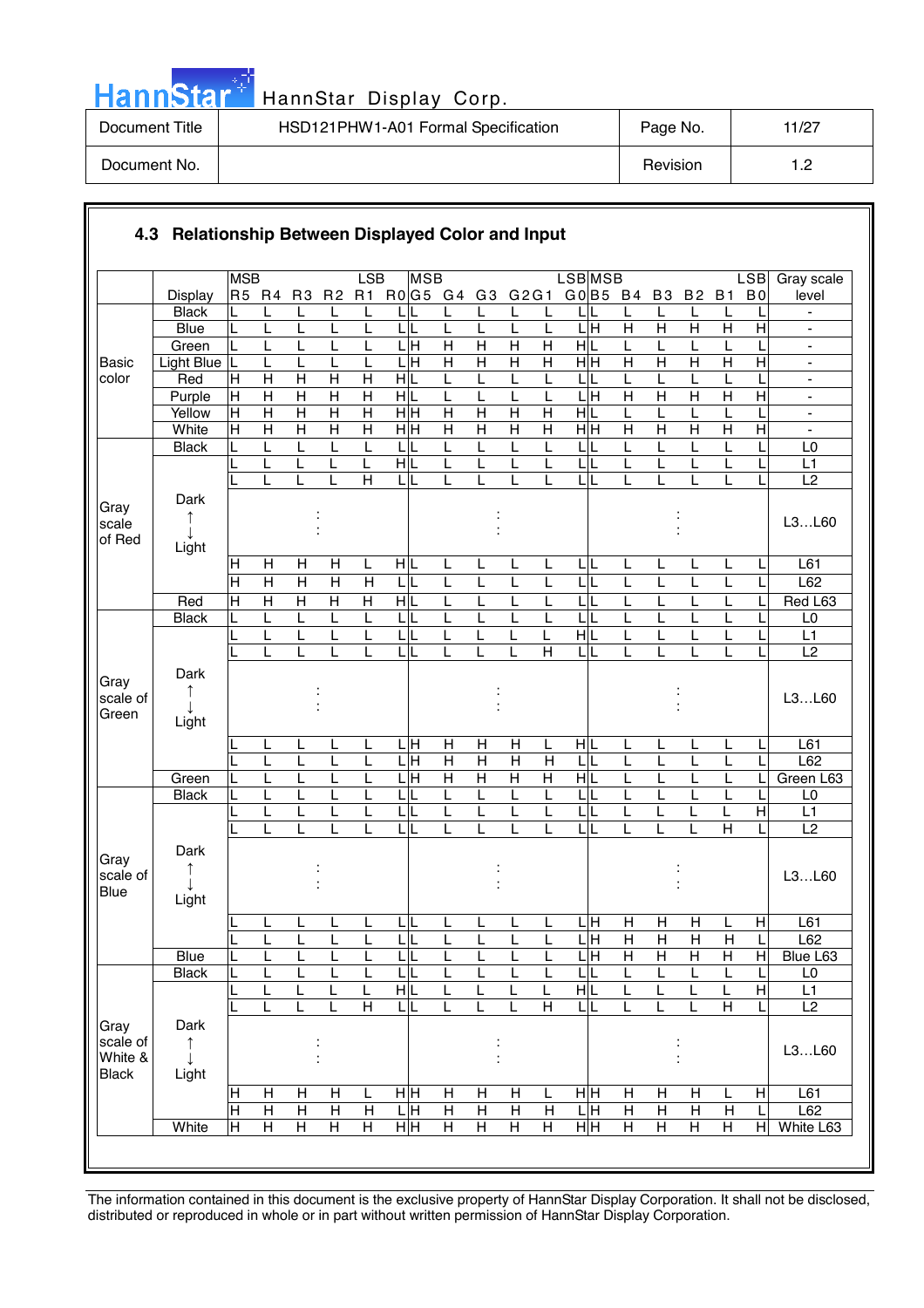

| Document Title | HSD121PHW1-A01 Formal Specification | Page No. | 12/27 |
|----------------|-------------------------------------|----------|-------|
| Document No.   |                                     | Revision |       |

### **5.0 INTERFACE PIN CONNECTION**

#### **TFT LCD Module CN1** (Input signal): ): FI-XB30SL-HF10 (JAE or equivalent)

| Pin No.         | Signal                 | Description                          |
|-----------------|------------------------|--------------------------------------|
| $\mathbf{1}$    | <b>GND</b>             | Ground                               |
| $\overline{c}$  | <b>VDD</b>             | 3.3V Power                           |
| $\overline{3}$  | <b>VDD</b>             | 3.3V Power                           |
| $\overline{4}$  | <b>V</b> EDID          | 3.3V Power for EDID                  |
| $\overline{5}$  | <b>PWM</b>             | System PWM Signal Input              |
| $\overline{6}$  | <b>CLK EDID</b>        | <b>EDID Clock Input</b>              |
| $\overline{7}$  | <b>DATA EDID</b>       | <b>EDID Data Input</b>               |
| 8               | RXINO-                 | channel0-<br>LVDS Signal -           |
| 9               | RXIN0+                 | LVDS Signal+<br>channel0+            |
| 10              | <b>GND</b>             | Ground                               |
| 11              | RXIN1-                 | Data Input<br>channel1-              |
| 12              | $RXIN1+$               | Data Input<br>$channel1+$            |
| 13              | <b>GND</b>             | Ground                               |
| 14              | RXIN2-                 | Data Input<br>channel <sub>2</sub> - |
| $\overline{15}$ | $RXIN2+$               | $channel2+$<br>Data Input            |
| $\overline{16}$ | <b>GND</b>             | Ground                               |
| 17              | <b>RXCLKIN-</b>        | CLK-<br>Data Input                   |
| 18              | RXCLKIN+               | $CLK+$<br>Data Input                 |
| 19              | <b>GND</b>             | Ground                               |
| 20              | $\overline{\text{NC}}$ | $\overline{\text{NC}}$               |
| 21              | $\overline{\text{NC}}$ | $\overline{\rm NC}$                  |
| 22              | <b>GND</b>             | Ground                               |
| 23              | <b>GND</b>             | Ground                               |
| 24              | <b>VLED</b>            | LED Input voltage $7V~21V$           |
| 25              | <b>VLED</b>            | LED Input voltage $7V~21V$           |
| 26              | <b>VLED</b>            | LED Input voltage $7V~21V$           |
| 27              | <b>LED EN</b>          | LED Enable Signal                    |
| 28              | NC                     | NC                                   |
| 29              | NC                     | NC                                   |
| 30              | $\overline{\text{NC}}$ | $\overline{\text{NC}}$               |

**Note The brightness of LCD panel could be changed by adjusting PWM**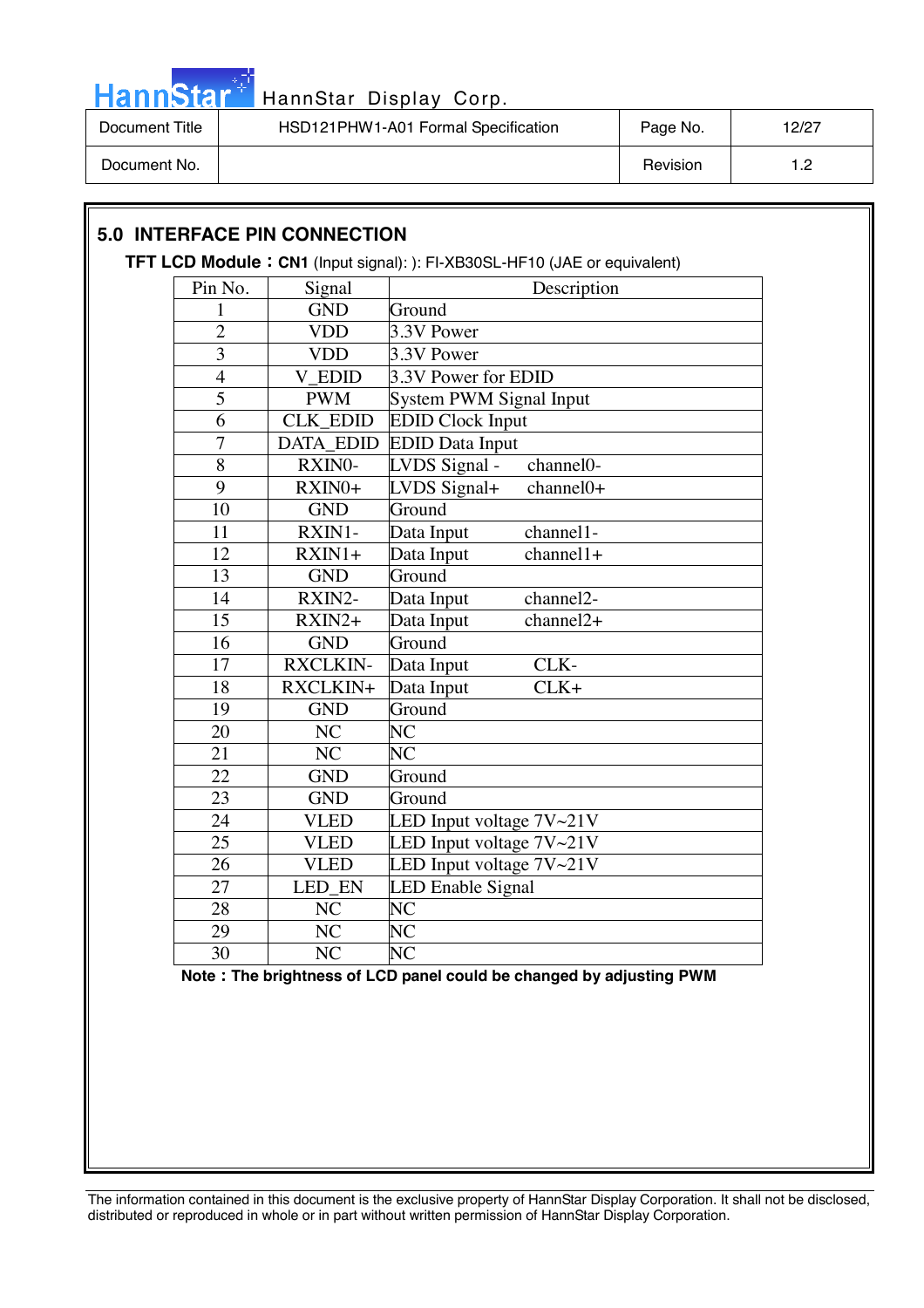

# Hann Star<sup>47</sup> HannStar Display Corp.

| Document Title | HSD121PHW1-A01 Formal Specification | Page No. | 13/27 |
|----------------|-------------------------------------|----------|-------|
| Document No.   |                                     | Revision | - מ   |

### **6.0 ELECTRICAL CHARACTERISTICS 6.1 TFT LCD Module**

| <b>Item</b>                | <b>Symbol</b>   | Min. | Typ.   | Max. | <b>Unit</b> | <b>Note</b>                       |
|----------------------------|-----------------|------|--------|------|-------------|-----------------------------------|
| Supply Voltage             | V <sub>DD</sub> | 3.0  | 3.3    | 3.6  |             | Note $(2)$                        |
| Current of<br>power supply | IDD             |      | 0.3    | ۰    |             | $ V_{DD} = 3.3V \cdot L0$ pattern |
| Inrush current             | <b>I</b> RUSH   | -    | $\sim$ | 1.50 |             | Note $(2)$                        |

### **Note (1):** V<sub>DD</sub>-dip condition:

When VDD operating within  $2.7V \leq VDD < 3.0V$ , td  $\leq 10$ ms, the display may momentarily become abnormal.

 VDD<2.7V , VDD dip condition should also follow the Power On/Off conditions for supply voltage.

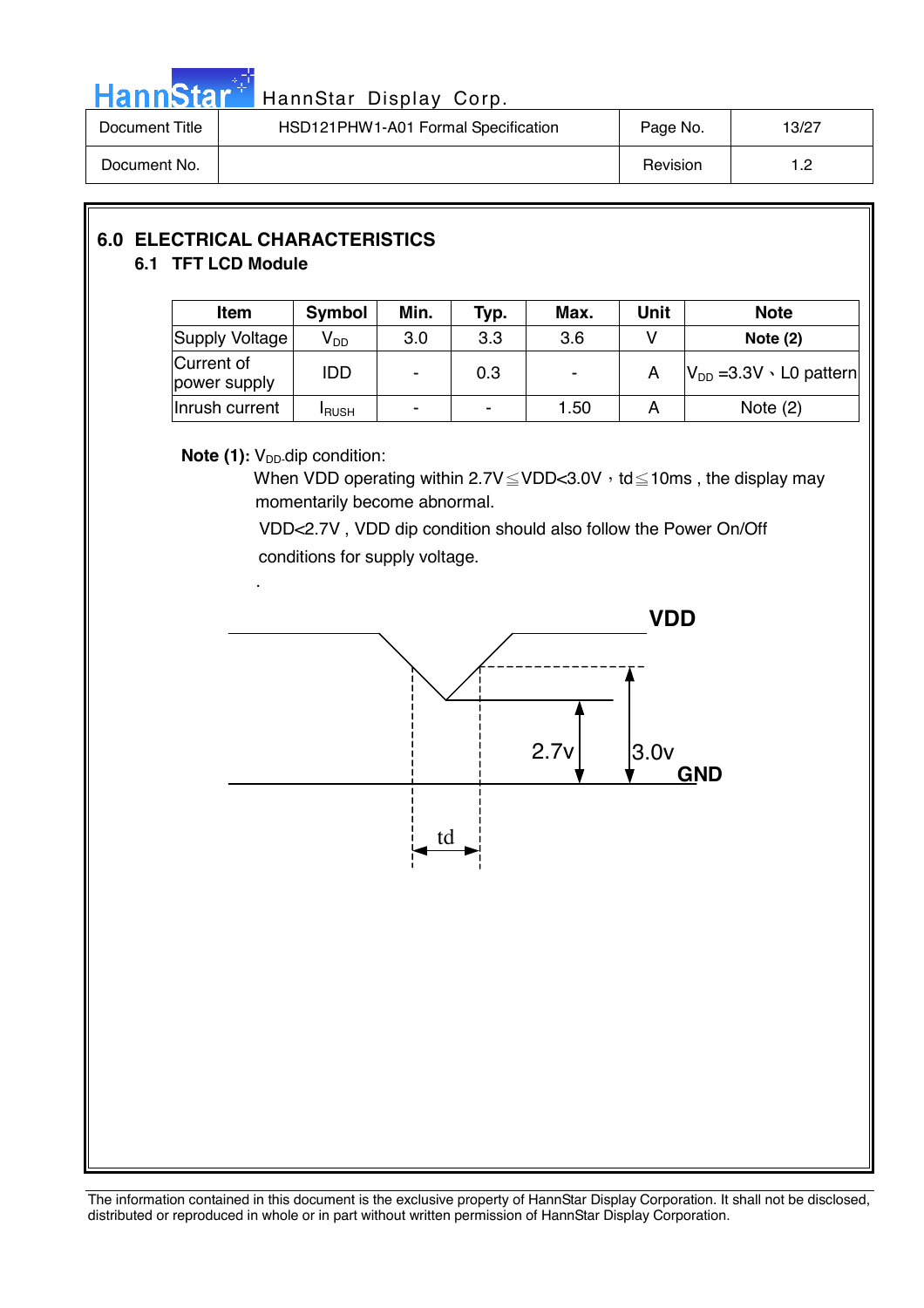| <b>HannStar</b> | HannStar Display Corp.              |          |       |
|-----------------|-------------------------------------|----------|-------|
| Document Title  | HSD121PHW1-A01 Formal Specification | Page No. | 14/27 |
| Document No.    |                                     | Revision | 1.2   |

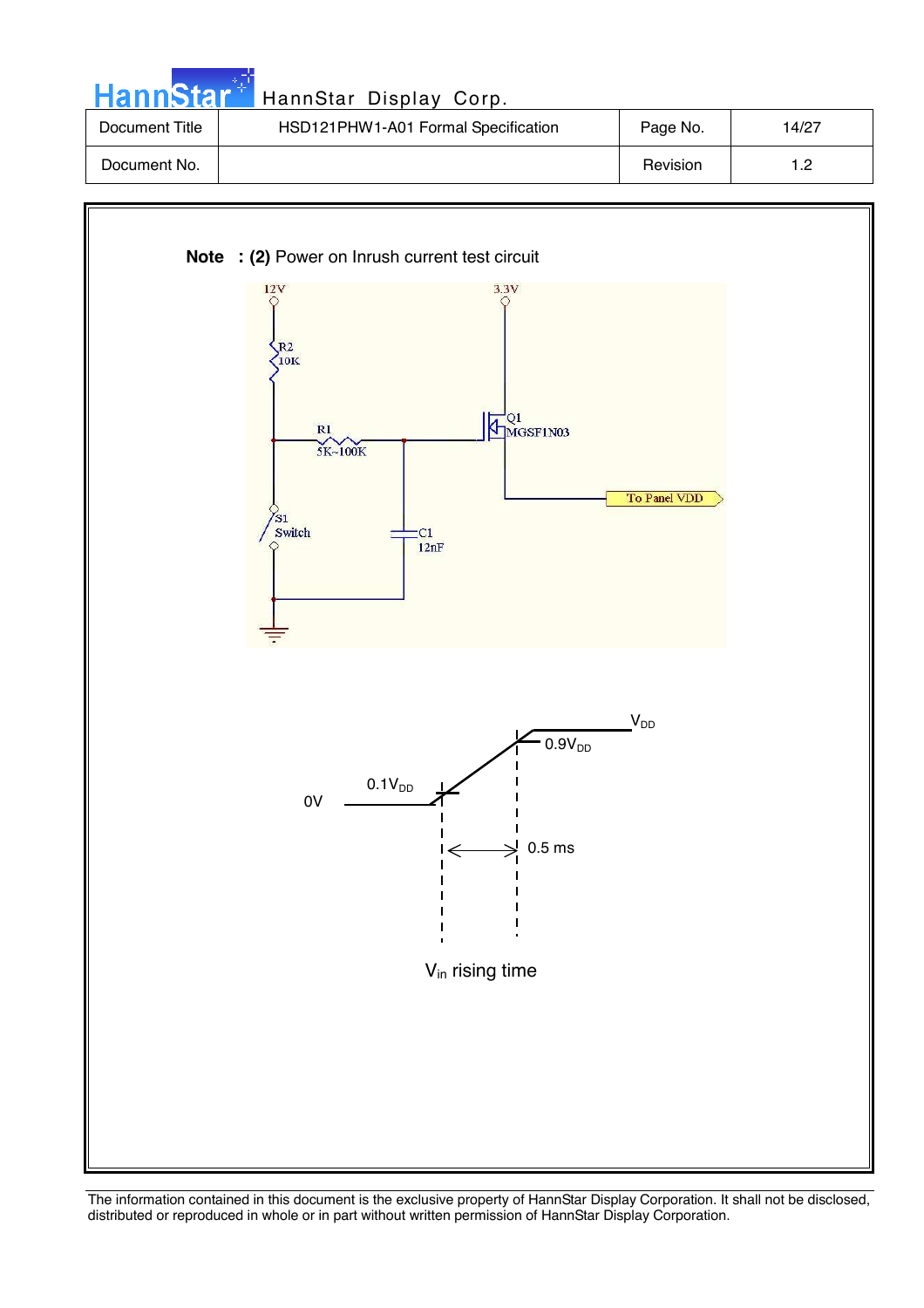| <b>lannStar</b> HannStar Display Corp. |  |  |
|----------------------------------------|--|--|
|                                        |  |  |

| Document Title | HSD121PHW1-A01 Formal Specification | Page No. | 15/27               |
|----------------|-------------------------------------|----------|---------------------|
| Document No.   |                                     | Revision | י -<br>. . <u>.</u> |

| Item                              | Symbol            | Min.                   | Typ. | Max.                    | Unit | Conditions |
|-----------------------------------|-------------------|------------------------|------|-------------------------|------|------------|
| Differential Input High Threshold | Vth               |                        |      | 100                     | mV   |            |
| Differential Input Low Threshold  | Vtl               | $-100$                 |      |                         | mV   | $VCM=1.2V$ |
| Input Current                     | <b>I</b> IN       | -10                    |      | $+10$                   | uA   |            |
| Differential input Voltage        | $ V_{\text{ID}} $ | 0.1                    |      | 0.6                     | v    |            |
| Common Mode Voltage Offset        | $V_{CM}$          | (IV <sub>ID</sub> ]/2) | 1.25 | $1.8 - 0.4 - (IV1D)/2)$ | v    |            |





 for 6bits LVDS input LVDS Receiver Input Timing Definition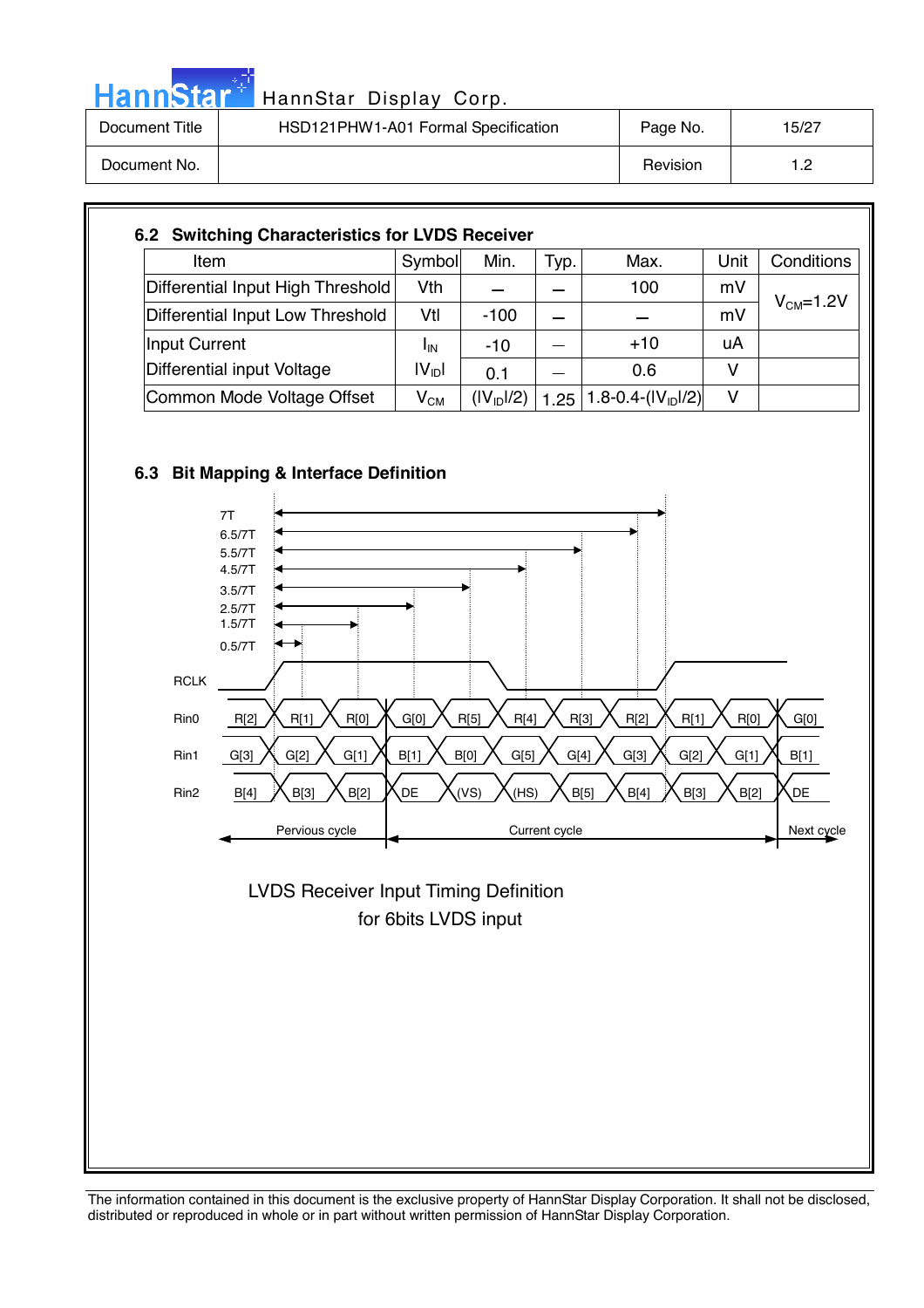|  | HannStal |  |
|--|----------|--|
|  |          |  |
|  |          |  |

| Document Title | HSD121PHW1-A01 Formal Specification | Page No. | 16/27 |
|----------------|-------------------------------------|----------|-------|
| Document No.   |                                     | Revision | ר ו-  |

### **6.4 Interface Timing (DE mode)**  Item  $\vert$  Symbol | Min. | Typ. | Max. | Unit Frame Rate  $\begin{vmatrix} -1 & 55 & 60 \end{vmatrix}$  - Hz Frame Period | t1 | 778 | 806 | 888 | line Vertical Display Time t2 768 768 768 line Vertical Blanking Time  $\begin{array}{|c|c|c|c|c|c|c|c|c|} \hline \end{array}$  10  $\begin{array}{|c|c|c|c|c|c|c|c|} \hline \end{array}$  38  $\begin{array}{|c|c|c|c|c|c|} \hline \end{array}$  120  $\begin{array}{|c|c|c|c|c|c|c|c|c|} \hline \end{array}$  line 1 Line Scanning Time t4 1437 1560 1936 clock Horizontal Display Time | t5 | 1366 | 1366 | 1366 | clock Horizontal Blanking Time t6 71 194 570 clock Clock Rate 1 t7 50.3 75.44 80 MHz

### **Timing Diagram of Interface Signal (DE mode)**

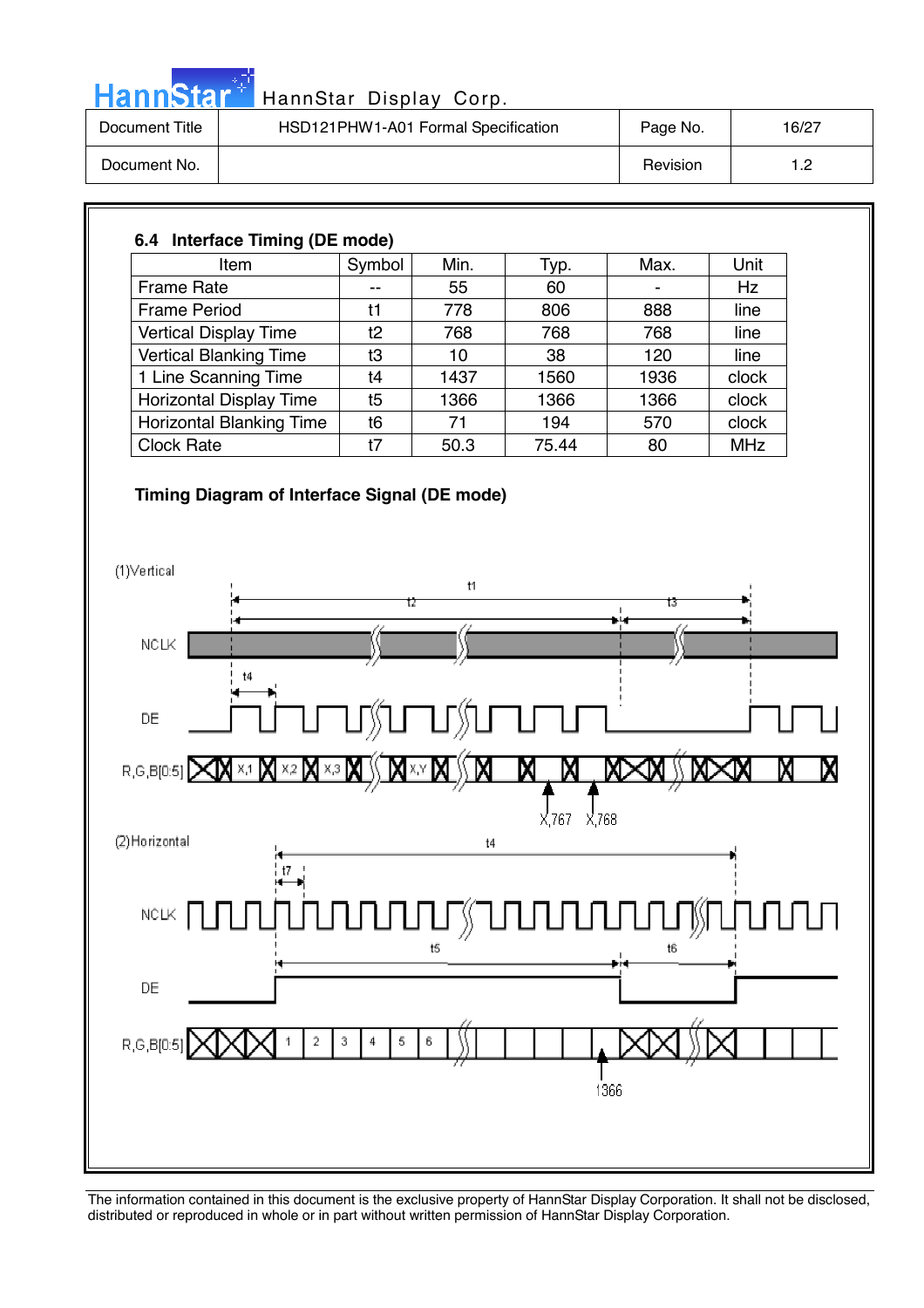| <b>Hannstar</b> | HannStar Display Corp.              |          |       |
|-----------------|-------------------------------------|----------|-------|
| Document Title  | HSD121PHW1-A01 Formal Specification | Page No. | 17/27 |
| Document No.    |                                     | Revision | 1.2   |

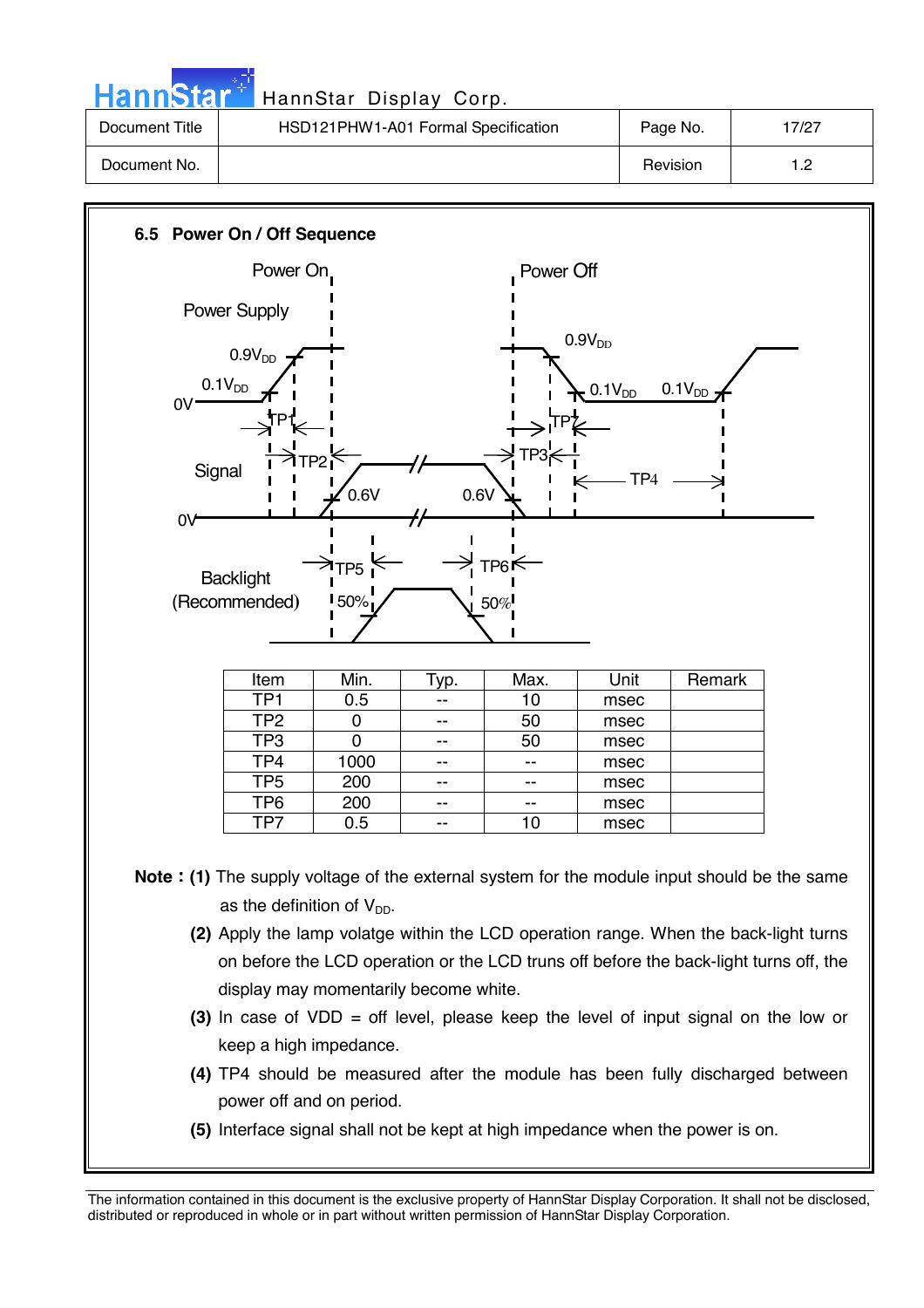# HannStar<sup>+</sup> HannStar Display Corp.

| пеннэцаг       | Hallistal Display Colp.             |          |       |
|----------------|-------------------------------------|----------|-------|
| Document Title | HSD121PHW1-A01 Formal Specification | Page No. | 18/27 |
| Document No.   |                                     | Revision | 1.2   |

| <b>Parameter</b>                | Symbol           | <b>Min</b> | <b>Typ</b> | <b>Max</b> | <b>Units</b> | <b>Condition</b>                 |
|---------------------------------|------------------|------------|------------|------------|--------------|----------------------------------|
| <b>LED Current</b>              | ΙF               | --         | 20         | 20.6       | mA           | Ta= $25^{\circ}$                 |
| <b>LED Voltage</b>              | $V_{\mathsf{F}}$ | 3.0        | 3.2        | 3.4        | Volt         | Ta=25 $°C$                       |
| <b>LED Power</b><br>consumption | $P_{LED}$        |            | 1.92       | 2.1        | Watt         | Ta= $25^{\circ}$ C<br>Note $(1)$ |
| <b>LED Life-Time</b>            | N/A              | 10,000     | --         | --         | Hour         | Ta= $25^{\circ}$                 |
|                                 |                  |            |            |            |              | $I_{F=}$ 20mA                    |
|                                 |                  |            |            |            |              | Note $(2)$                       |

**Note (1):** Calculator value for reference P=I<sub>F</sub> x V<sub>F</sub> x N (LED Qty')

 **Note (2):** The LED lifetime defines as the estimated time to 50% degradation of final luminous.

### **6.7 LED Driver**

### **6.7.1 Absolute Maximum Ratings**

| Item                                                         | Symbol | Min.   | Max. | Unit | <b>Note</b> |
|--------------------------------------------------------------|--------|--------|------|------|-------------|
| <b>LED Power Supply voltage</b>                              | VLED   | $-0.3$ | 24   | Volt |             |
| LED_EN, PWM pin Voltage   V <sub>EN</sub> , V <sub>PWM</sub> |        | $- -$  | 5.5  | Volt |             |

### **6.7.2 DC Electrical Characteristics**

| <b>Parameter</b>                          | Symbol                   | <b>Min</b> | <b>Typ</b> | <b>Max</b> | <b>Units</b> | <b>Remark</b> |
|-------------------------------------------|--------------------------|------------|------------|------------|--------------|---------------|
| <b>LED Power</b><br><b>Supply Voltage</b> | V <sub>LED</sub>         | 7.0        | --         | 21.0       | Volt         |               |
| LED EN High<br>Threshold                  | $V_{ENH}$                | 2.0        | --         | $- -$      | Volt         |               |
| LED EN Low<br>Threshold                   | $V_{ENL}$                | --         | --         | 0.3        | Volt         |               |
| <b>PWM High</b><br>Threshold              | <b>V</b> <sub>PWMH</sub> | 2.0        |            |            | Volt         |               |
| <b>IPWM Low</b><br>Threshold              | V <sub>PWML</sub>        | --         |            | 0.15       | Volt         |               |
| <b>PWM Frequency</b>                      | $F_{\rm PWM}$            | 225        |            | 275        | Hz           |               |
| <b>PWM Duty Cycle</b>                     | $T_D$                    | 10         |            | 100        | $\%$         | Note(1)       |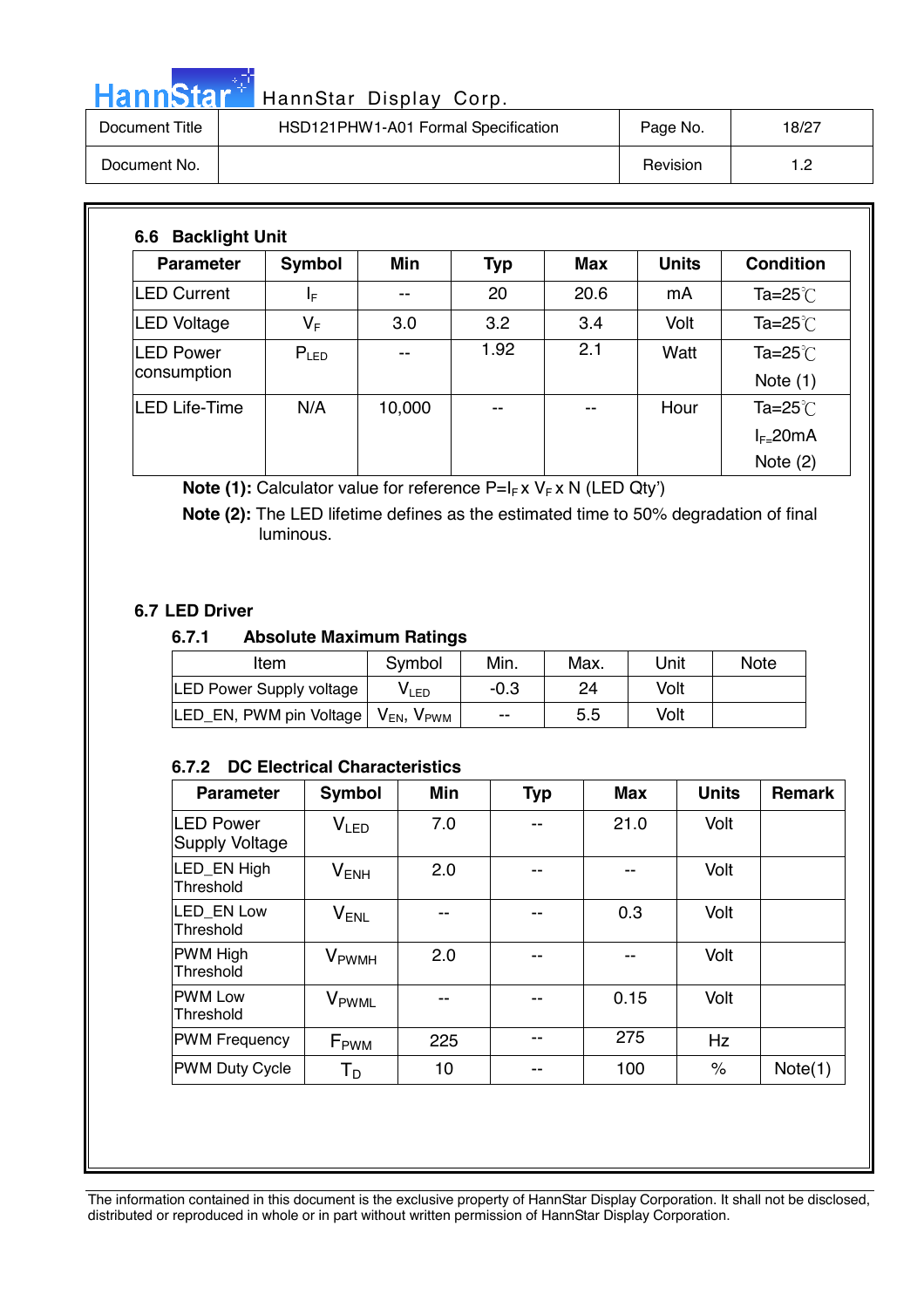| HannStar <sup>*</sup> | HannStar Display Corp.              |          |                  |
|-----------------------|-------------------------------------|----------|------------------|
| Document Title        | HSD121PHW1-A01 Formal Specification | Page No. | 19/27            |
| Document No.          |                                     | Revision | 1.2 <sub>2</sub> |

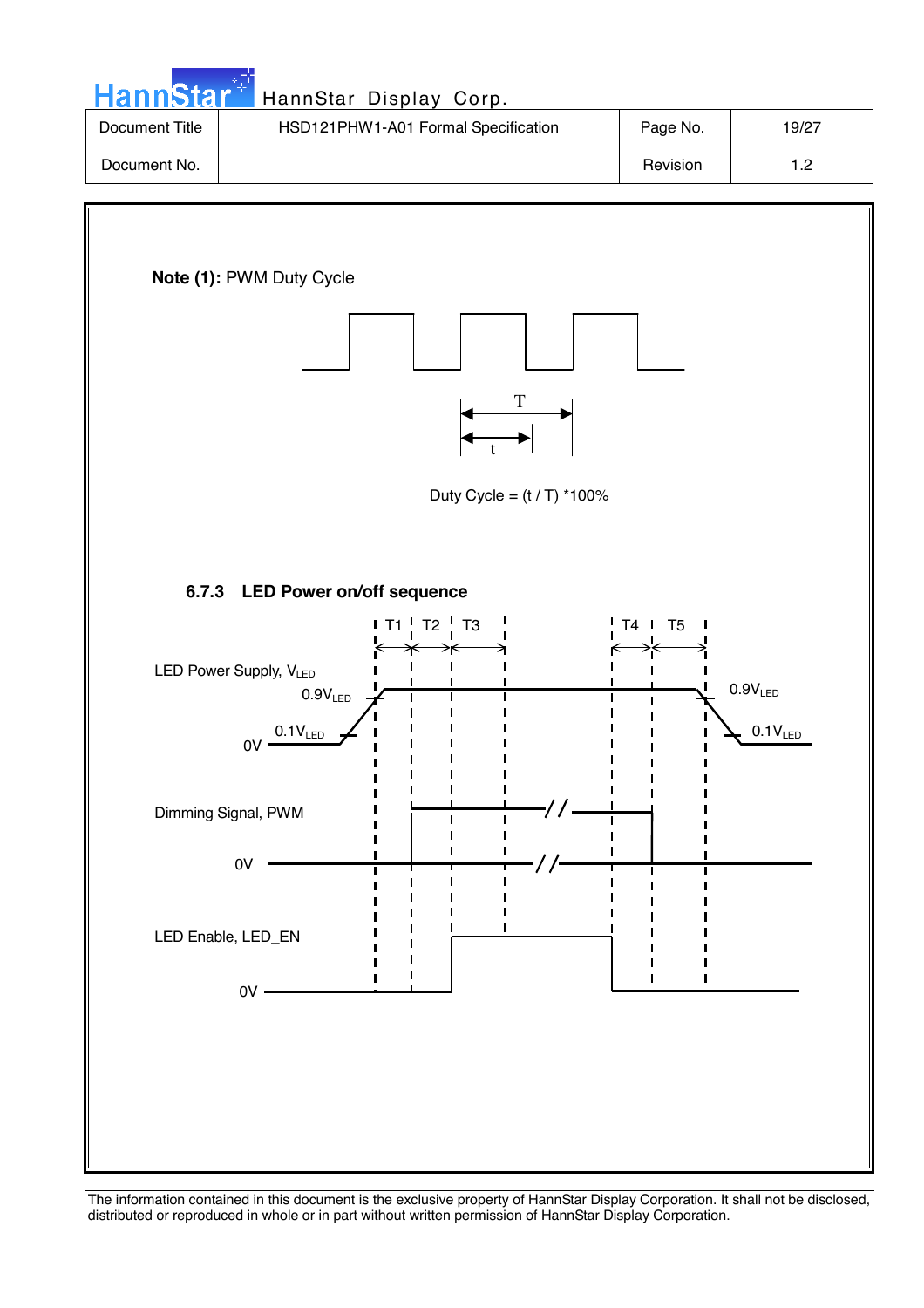|  |  | 'annStal | Ha |
|--|--|----------|----|

| Document Title | HSD121PHW1-A01 Formal Specification | Page No. | 20/27     |
|----------------|-------------------------------------|----------|-----------|
| Document No.   |                                     | Revision | 19<br>ے ، |

| Symbol         |     | <b>Value</b> |            | Unit |
|----------------|-----|--------------|------------|------|
|                | Min | <b>Typ</b>   | <b>Max</b> |      |
| T1             | 10  | --           | --         |      |
| T <sub>2</sub> | 10  | --           | --         |      |
| T3             | 50  | --           | --         | ms   |
| Τ4             | O   | --           | --         |      |
| T5             | 10  | --           | --         |      |

**Note (1):** The duty of LED dimming signal should be more than 20% in T2 and T3 **Note (2):** PWM can adjust brightness to control Pin. Pulse duty the bigger the brighter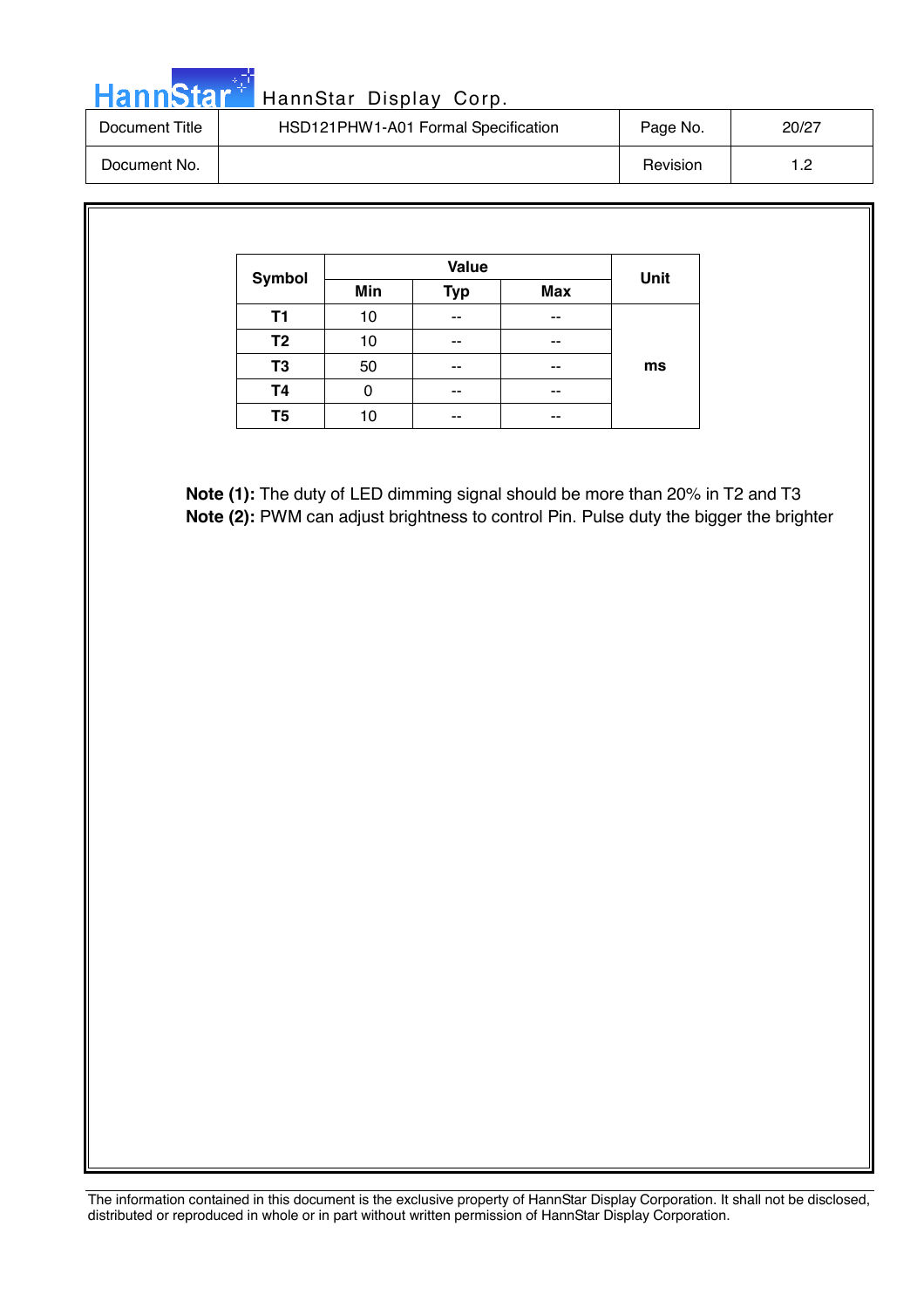|  |  | <u>annstal</u> |  |
|--|--|----------------|--|
|  |  |                |  |

| Document Title | HSD121PHW1-A01 Formal Specification | Page No. | 21/27 |
|----------------|-------------------------------------|----------|-------|
| Document No.   |                                     | Revision | 1.2   |

### **7.0 Reliability test items**

| No. | <b>Item</b>                       | <b>Conditions</b>                                                                                                      | <b>Remark</b> |
|-----|-----------------------------------|------------------------------------------------------------------------------------------------------------------------|---------------|
| 1   | <b>High Temperature Storage</b>   | Ta=+60°C, 240hrs                                                                                                       |               |
| 2   | Low Temperature Storage           | Ta=-20°C, 240hrs                                                                                                       |               |
| 3   | <b>High Temperature Operation</b> | Ta=+50°C, 500hrs                                                                                                       |               |
| 4   | Low Temperature Operation         | Ta=0 $^{\circ}$ C, 500hrs                                                                                              |               |
| 5   |                                   | Thermal Cycling Test (non operation) $ -20^{\circ}C(30\text{min}) \rightarrow +60^{\circ}C(30\text{min})$ , 100 cycles |               |
|     | Vibration                         | <b>Sine Wave</b>                                                                                                       |               |
| 6   |                                   | 1.5G, 5~500Hz, XYZ                                                                                                     |               |
|     |                                   | 30min/each direction                                                                                                   |               |
|     | <b>Shock</b>                      | Half-Sine, 200G, 2ms, ±XYZ, 1time                                                                                      |               |

### **Storage / Operating temperature**



### Note .Max wet bulb temp.=39°C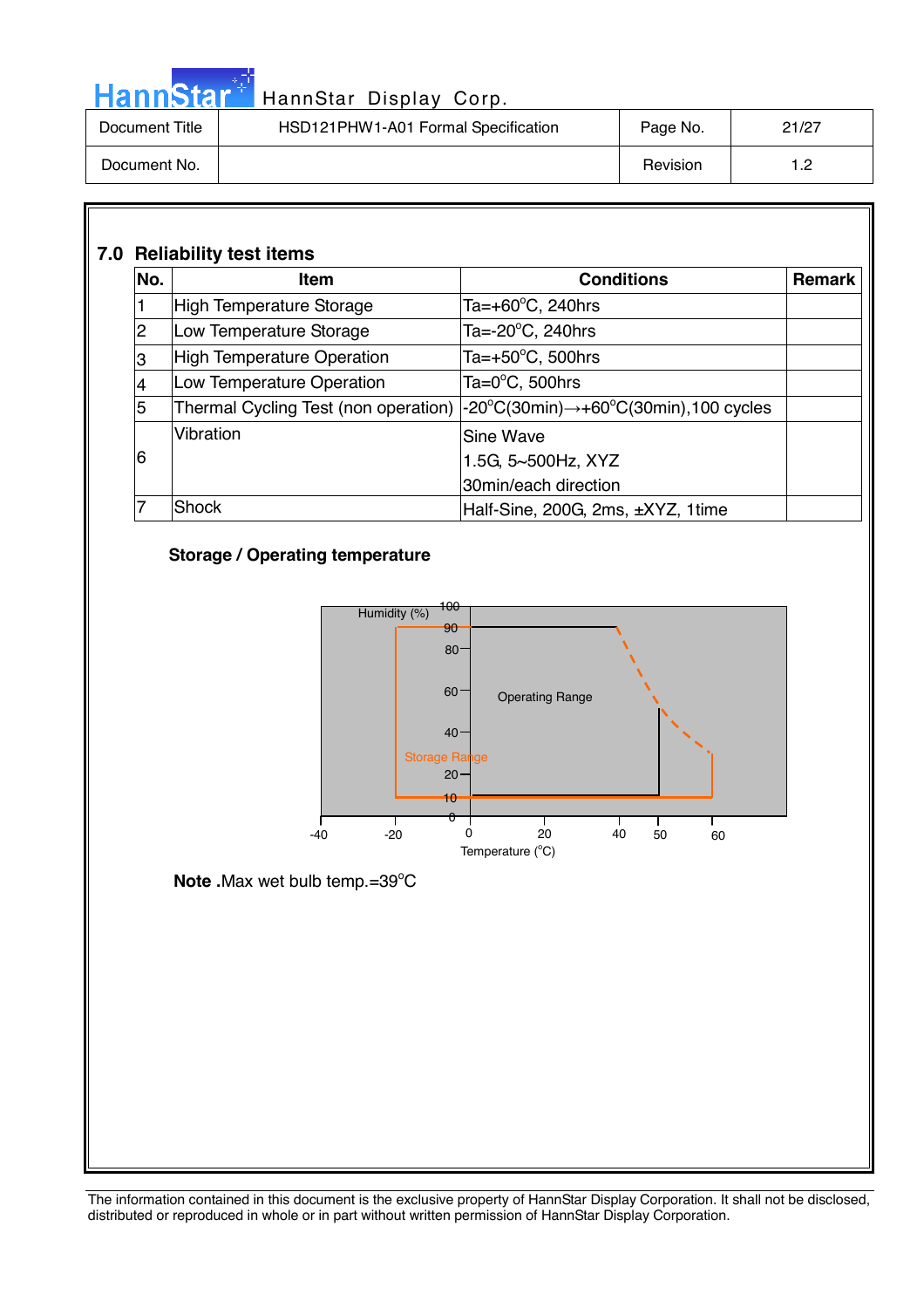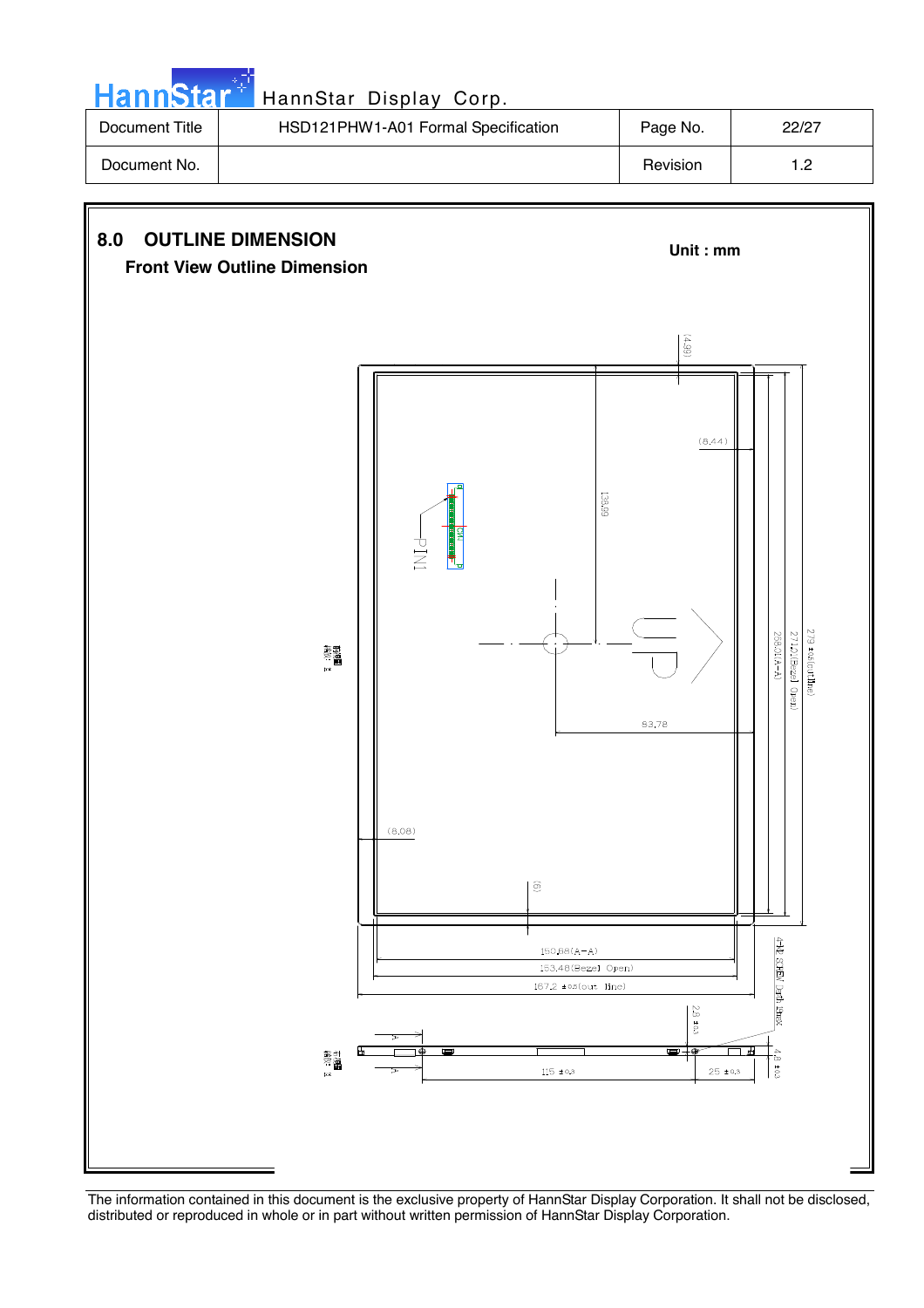![](_page_22_Picture_0.jpeg)

# HannStar<sup>t HannStar</sup> Display Corp.

| Document Title | HSD121PHW1-A01 Formal Specification | Page No. | 23/27 |
|----------------|-------------------------------------|----------|-------|
| Document No.   |                                     | Revision | ר 1   |

![](_page_22_Figure_3.jpeg)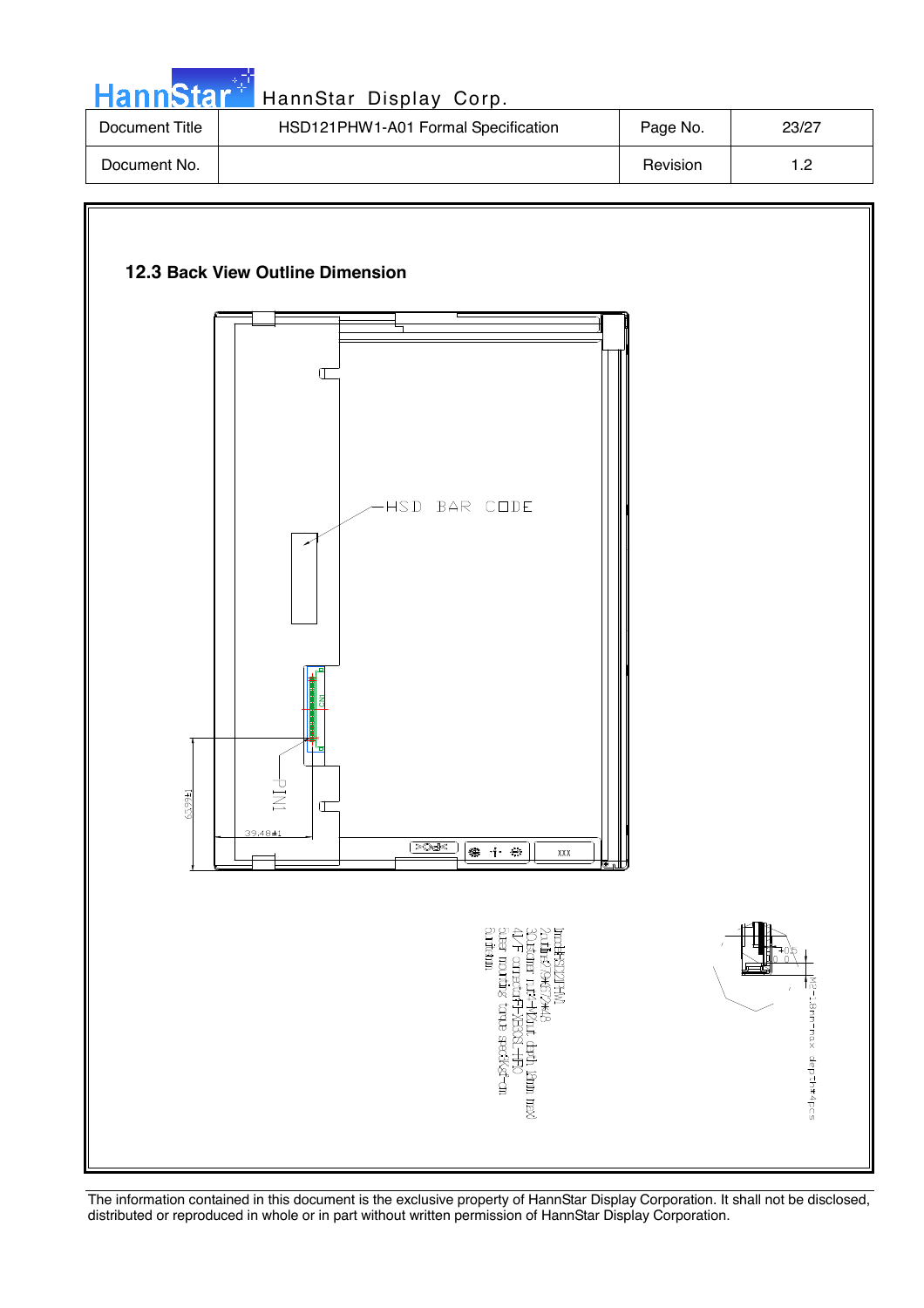|  |  | Hannistar |  |
|--|--|-----------|--|
|  |  |           |  |
|  |  |           |  |

| Document Title | HSD121PHW1-A01 Formal Specification | Page No. | 24/27 |
|----------------|-------------------------------------|----------|-------|
| Document No.   |                                     | Revision | ר י   |

![](_page_23_Figure_3.jpeg)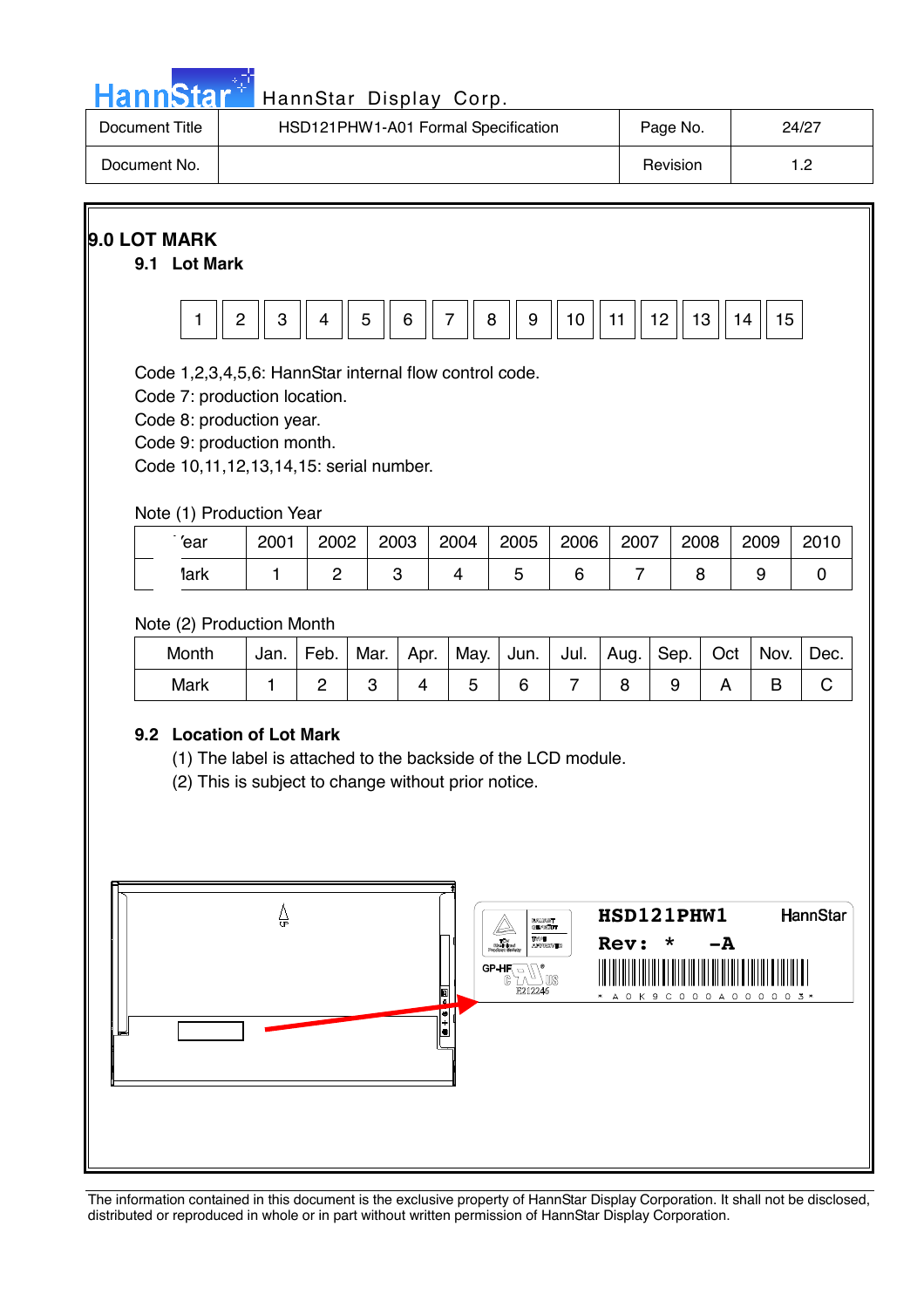| HannStar <sup>*</sup> | HannStar Display Corp.              |          |       |
|-----------------------|-------------------------------------|----------|-------|
| Document Title        | HSD121PHW1-A01 Formal Specification | Page No. | 25/27 |
| Document No.          |                                     | Revision | 1.2   |

![](_page_24_Figure_1.jpeg)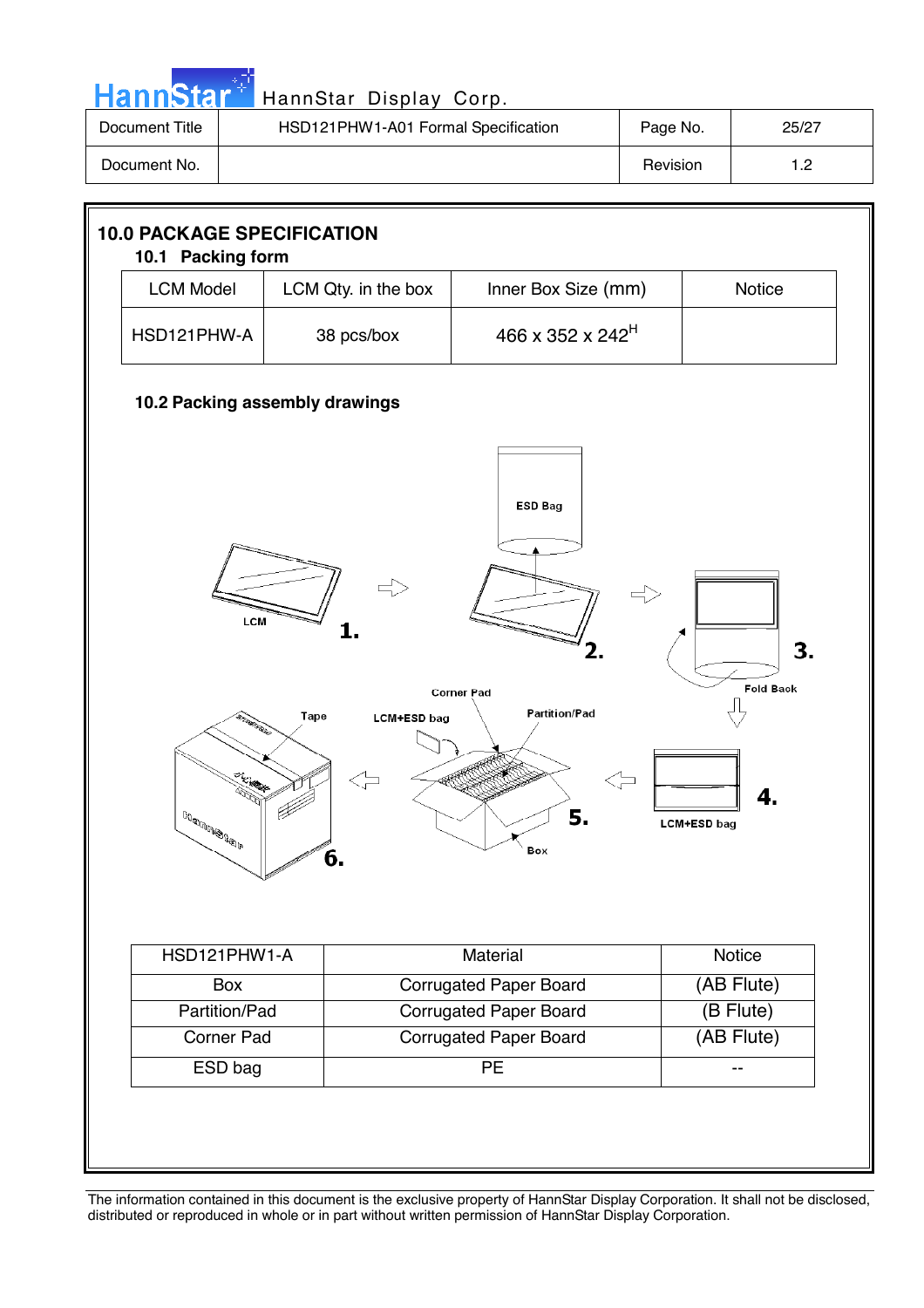![](_page_25_Picture_0.jpeg)

# HannStar<sup>1</sup> HannStar Display Corp.

| Document Title | HSD121PHW1-A01 Formal Specification | Page No. | 26/27 |
|----------------|-------------------------------------|----------|-------|
| Document No.   |                                     | Revision | ے. ا  |

### **11.0 GENERAL PRECAUTION**

### **11.1 Use Restriction**

This product is not authorized for use in life supporting systems, aircraft navigation control systems, military systems and any other application where performance failure could be life-threatening or otherwise catastrophic.

### **11.2 Disassembling or Modification**

 Do not disassemble or modify the module. It may damage sensitive parts inside LCD module, and may cause scratches or dust on the display. HannStar does not warrant the module, if customers disassemble or modify the module.

### **11.3 Breakage of LCD Panel**

- 11.3.1.If LCD panel is broken and liquid crystal spills out, do not ingest or inhale liquid crystal, and do not contact liquid crystal with skin.
- 11.3.2. If liquid crystal contacts mouth or eyes, rinse out with water immediately.
- 11.3.3. If liquid crystal contacts skin or cloths, wash it off immediately with alcohol and rinse thoroughly with water.
- 11.3.4. Handle carefully with chips of glass that may cause injury, when the glass is broken.

### **11.4 Electric Shock**

- 11.4.1. Disconnect power supply before handling LCD module.
- 11.4.2. Do not pull or fold the LED cable.
- 11.4.3. Do not touch the parts inside LCD modules and the fluorescent LED's connector or cables in order to prevent electric shock.

### **11.5 Absolute Maximum Ratings and Power Protection Circuit**

- 11.5.1. Do not exceed the absolute maximum rating values, such as the supply voltage variation, input voltage variation, variation in parts' parameters, environmental temperature, etc., otherwise LCD module may be damaged.
- 11.5.2. Please do not leave LCD module in the environment of high humidity and high temperature for a long time.
- 11.5.3. It's recommended to employ protection circuit for power supply.

### **11.6 Operation**

- 11.6.1 Do not touch, push or rub the polarizer with anything harder than HB pencil lead.
- 11.6.2 Use fingerstalls of soft gloves in order to keep clean display quality, when persons handle the LCD module for incoming inspection or assembly.
- 11.6.3 When the surface is dusty, please wipe gently with absorbent cotton or other soft material.
- 11.6.4 Wipe off saliva or water drops as soon as possible. If saliva or water drops contact with polarizer for a long time, they may causes deformation or color fading.